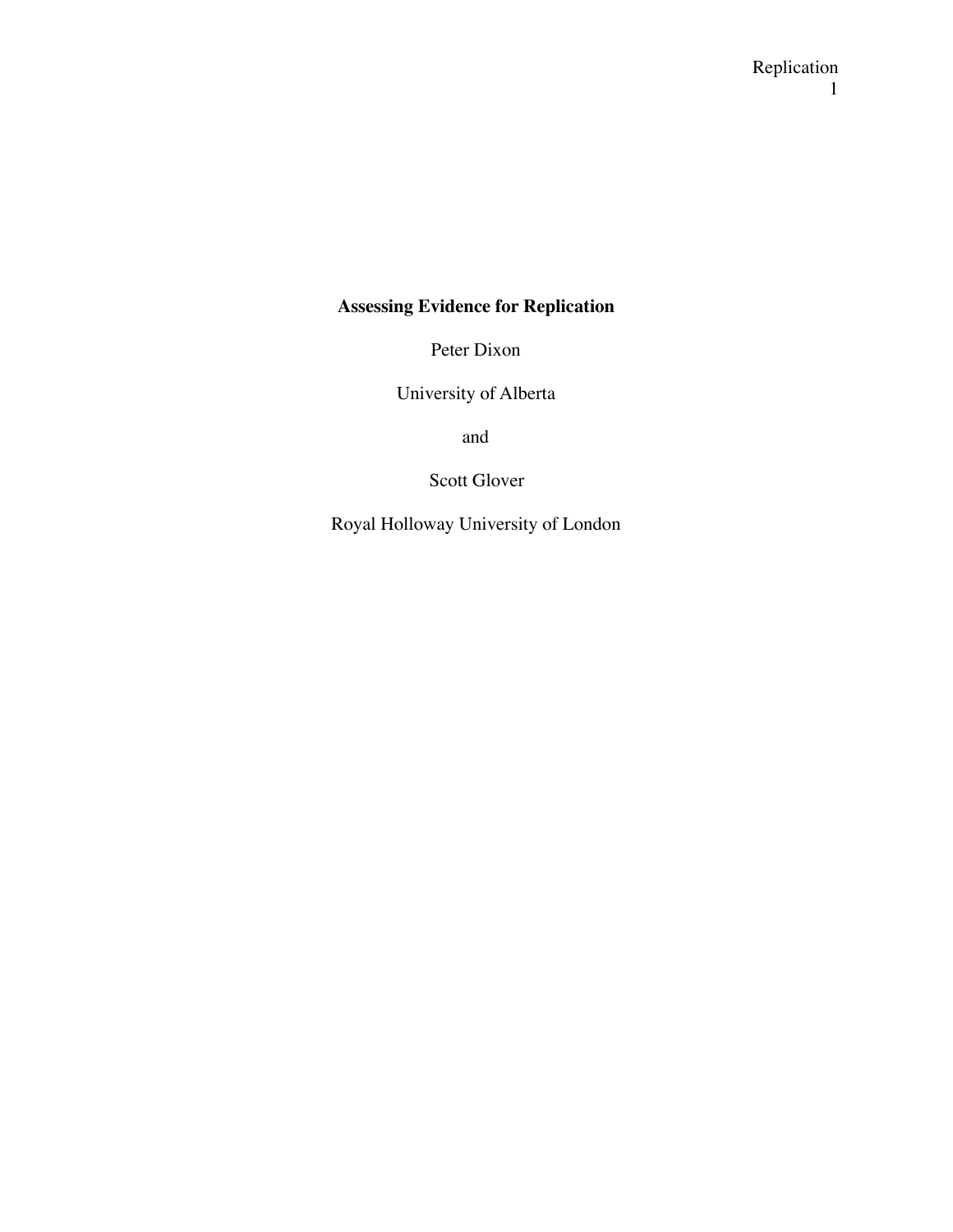### **Abstract**

Recent discussion of the replication crisis has largely neglected a fundamental issue, namely how replication attempts are best evaluated. We develop a "good-faith" approach to assessing evidence for replication. In this approach, the design of the original study is used to derive an estimate of a theoretically interesting effect size that the researchers can reasonably be assumed to expect. A likelihood ratio is then calculated to contrast the match of two models to the data from the replication attempt: A model based on the anticipated effect size, and a model in which the effect is zero. When applied to data from the Replication Project (Open Science Collaboration, 2015), the procedure indicates that as many as 42.8% of the results failed to replicate.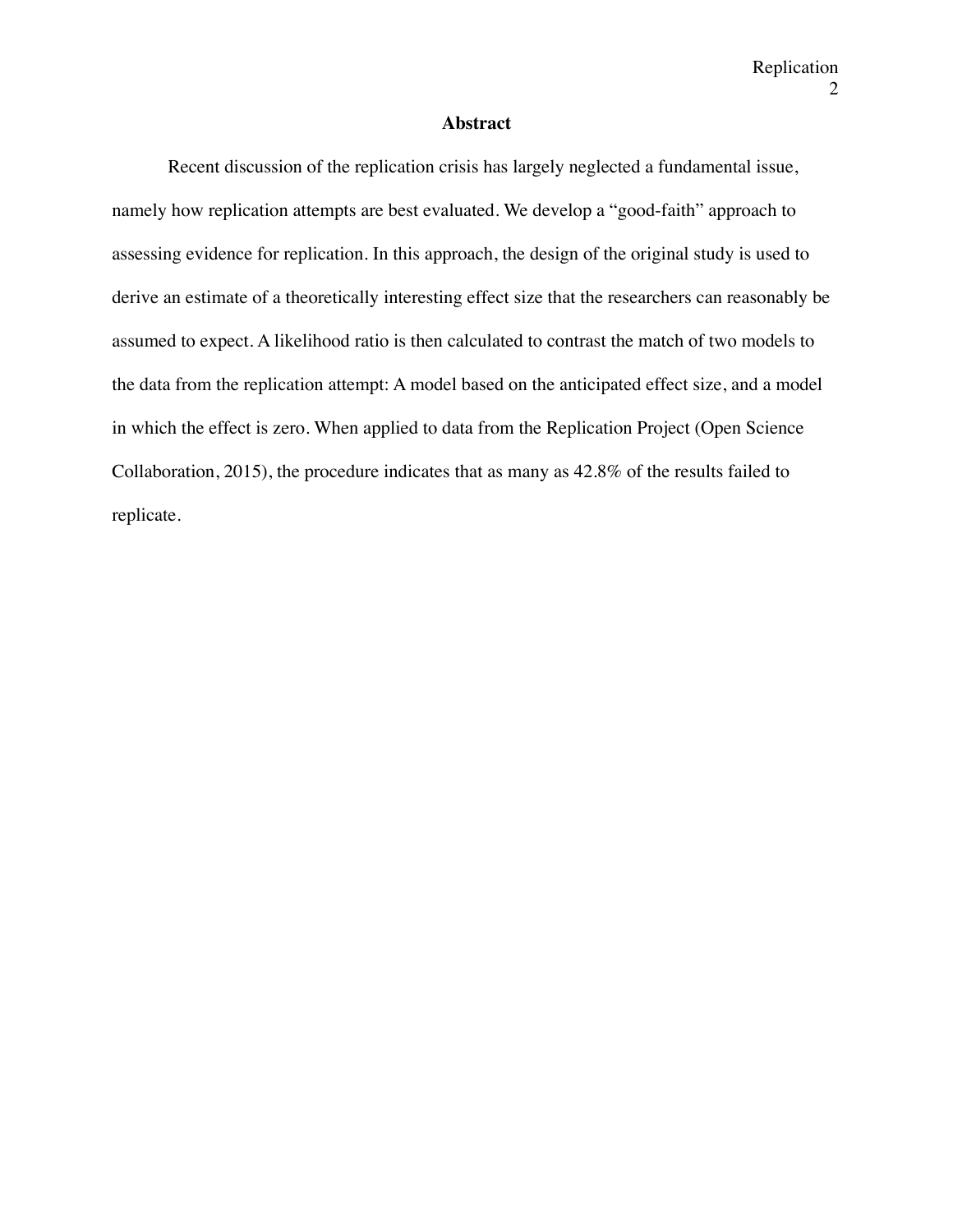#### **Assessing Evidence for Replication**

#### **The Replication Crisis**

There has been a great deal of concern expressed recently regarding the "replication crisis" in psychology (e.g., Lindsay, 2015; Pashler & Harris, 2012), in which a potentially large number of published results may be difficult to replicate. Replication problems have been ascribed to a number of factors, including data analysis strategies that inflate the Type I error rate (e.g., Simmons, Nelson, & Simonsohn, 2011), publication practices (e.g., de Bruin, Treccani, & Della Sala, 2015), and inherent problems with significance testing (e.g., Masicampo & Lalande, 2012). Any or all of these issues may indeed contribute to a failure to replicate, but an equally important question revolves around what actually counts as evidence for or against replication. In fact, it seems critical to have a solid statistical foundation for deciding whether a replication has been a success or failure before determining solutions for issues related to improving the reproducibility of results.

In the present paper, we first describe what we consider to be an appropriate framing of the replication question. We follow this by briefly reviewing some of the approaches to assessing replication, all of which seem to have shortcomings given our framing. We then develop what we refer to as a "good-faith" approach based on assumptions about the competence of the original researchers. Finally, as an illustration of the technique, we apply it to data from the Reproducibility Project (Open Science Collaboration, 2015).

#### **What is Replication for?**

A core problem in science is deciding whether or not an observed result provides evidence for a theoretically interesting effect. As many have noted, a theoretically interesting effect is not the same as a statistically significant effect (e.g., Thompson, 1993). For example, an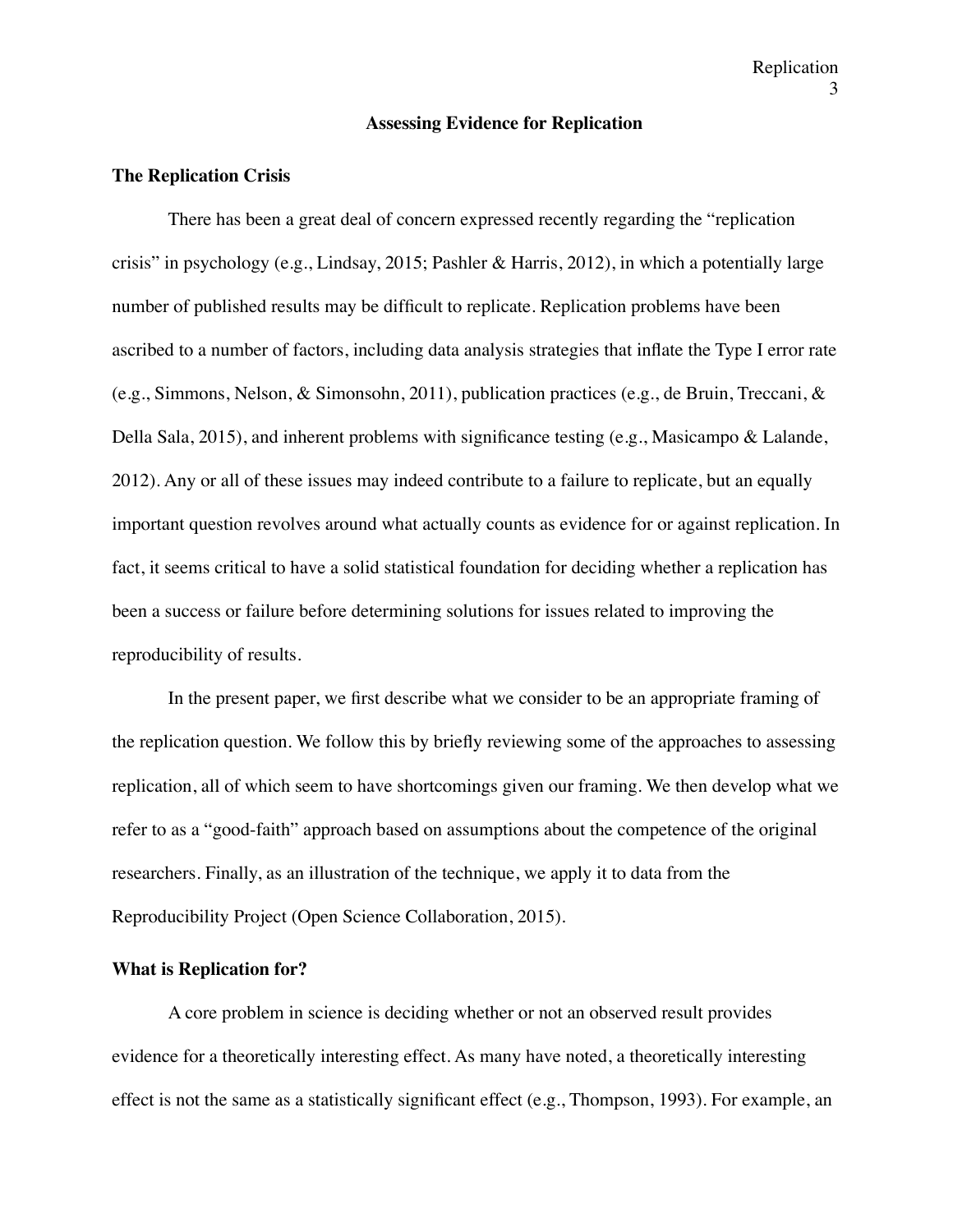effect of any magnitude can be statistically significant given sufficient power, whereas a theoretically interesting effect must be of a certain magnitude regardless of statistical significance. We assume that published papers will generally provide reasonable evidence for theoretically interesting effects given that such evidence is a central criterion on which publication depends. And of course, published work is what is normally targeted for replication attempts.

From the perspective of the field and for the advancement of scientific knowledge, we normally would not care whether a replication produces precisely the same result as the original study; we care whether the replication evidence supports the same *interpretation* (that there is a theoretically interesting effect). However, the magnitude of a theoretically interesting effect can be difficult to determine. Although researchers may have an intuitive knowledge of how large an effect should be in order to be interesting, it is rarely discussed in research reports. The technique developed below provides one way to estimate the size of a theoretically interesting effect by examining the form of the original study. In essence, it is a way of gauging the researchers' expectations about effect size from the design of the study that they ran. Thus, the first critical aspect of a replication attempt is that it asks the question: Does the evidence from the replication support the existence of a theoretically interesting effect or not?

A second critical aspect of assessing evidence for replication is that one's concerns are symmetrical: We wish to be able to identify both when the evidence is in favor of replication and when it is against replication. If one can gauge the magnitude of a theoretically interesting effect, the replication question can be posed in this symmetrical fashion. The benefit of constructing such a symmetrical question is that it is straightforward to address statistically. That is, we can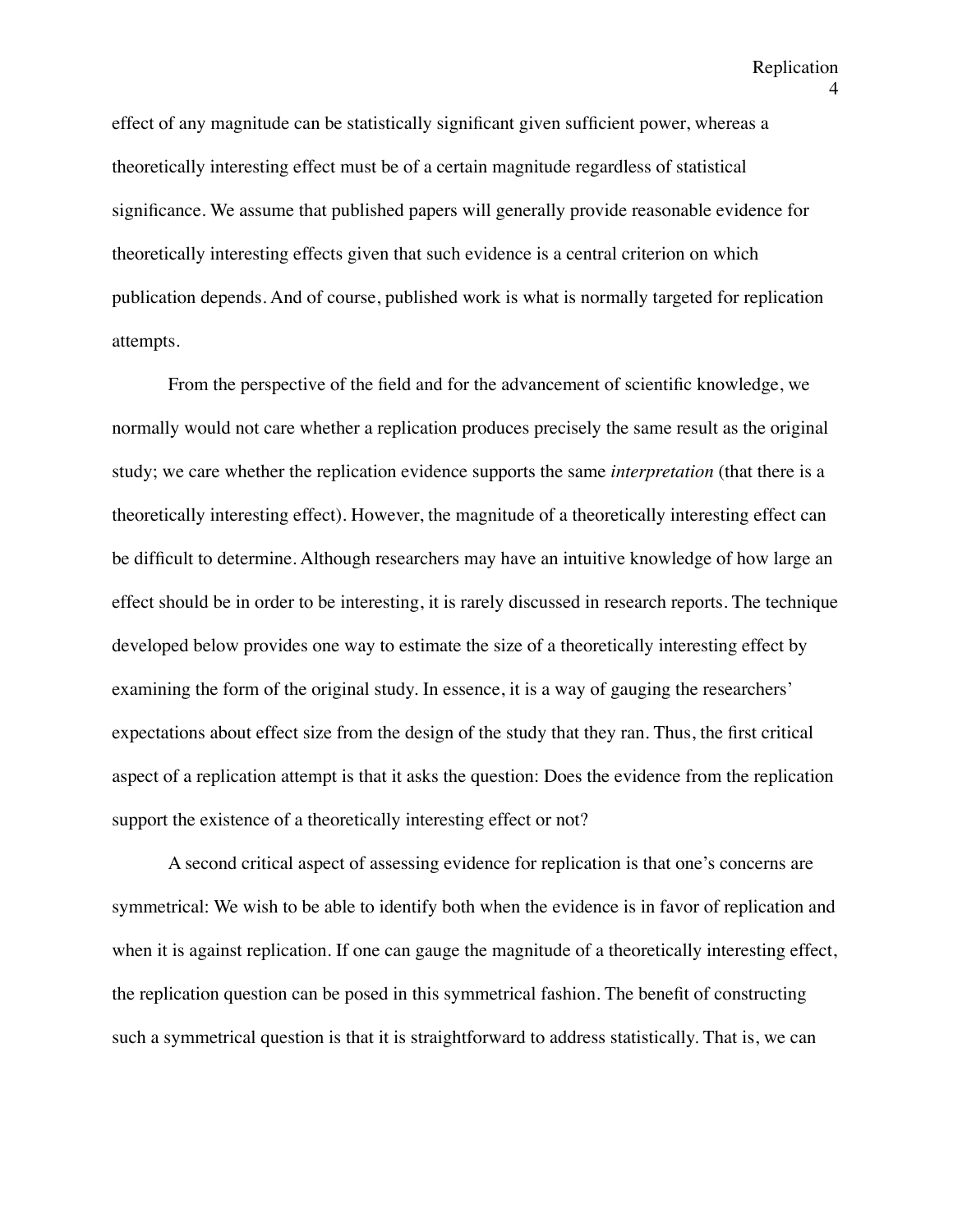ask: Does the replication evidence support the existence of either a theoretically interesting effect, or does it support a null effect?

In contrast to posing the question symmetrically, extant replication techniques generally pose the question asymmetrically: Either they are designed to find evidence in favor of replication or they are designed to find evidence against it. The consequence of addressing the matter in this asymmetric fashion is that these techniques can only ever address one of the two questions of interest. Moreover, they are often silent on the issue of whether a replication attempt demonstrates a theoretically interesting effect or whether the effect is merely statistically significant. Below, we discuss several of these extant techniques and describe weaknesses that make them unappealing to those wishing to evaluate a replication attempt. Following this discussion, we introduce our "good-faith" approach and describe how it addresses both of the critical issues we described above: the issue of how to define a theoretically interesting effect, and whether the evidence from the replication attempt is either for or against it.

#### **Existing Methods of Assessing Replication**

*Comparing Patterns of Significance.* For many researchers, the most intuitive approach to deciding whether results replicate the original is to compare patterns of significance. Finding a significant result where was one found before would be construed as a replication, whereas failing to find such an effect would count as a failure to replicate. However, this method has a number of defects. An obvious one is that two results may be very similar, with largely overlapping confidence intervals, yet one is significant and the other is not. For example, if the original study obtained a significant result with a *p* value only a little below a criterion of .05, then a replication attempt with only a slightly smaller effect size might easily be nonsignificant. Under such circumstances, the two means would be very similar and the confidence intervals for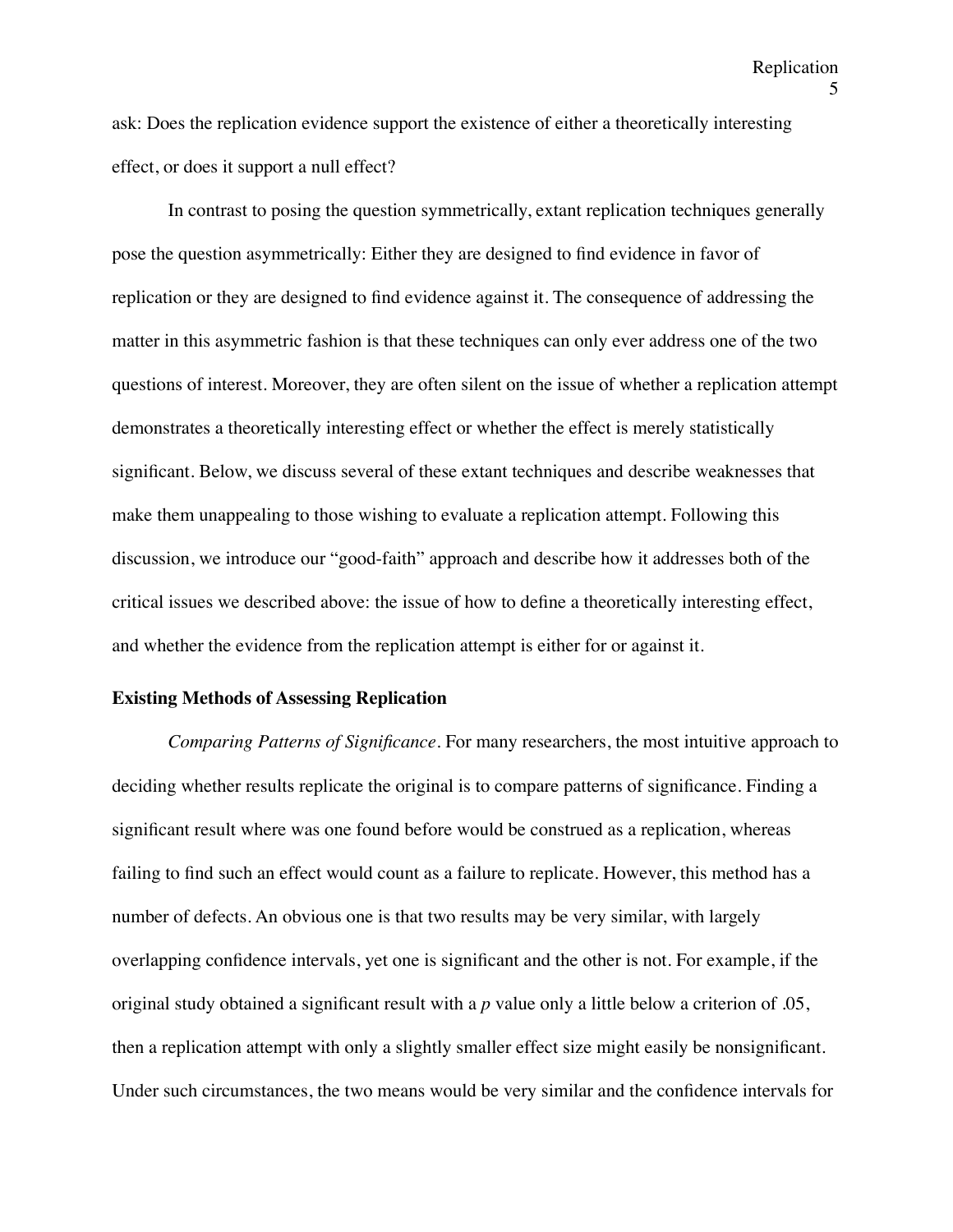the two results would largely overlap. This situation is illustrated in Panel 1 of Figure 1. Even though the results of the two studies are on opposite sides of the threshold for significance, their data are nearly indistinguishable, and it makes little sense to describe the result as a failure to replicate.

A related, but perhaps less well recognized, issue is that two results might both be significant but quite different. This is illustrated in Panel 2 of Figure 1. In this case, a significant result is obtained both in the original study and in the replication attempt. However, the effect in the replication attempt is much larger than that obtained in the original, and there is no overlap in the confidence intervals for the two effects. Thus, even though both have significant effects, there is clearly a large difference in the two results, and it would be misleading to describe the second as a successful replication.

Both of these problems reflect the fact that null hypothesis significance testing entails an arbitrary distinction between "significant" and "nonsignificant" results and requires that researchers behave differently in situations in which significant or insignificant results are obtained (cf. Gigerenzer, 2004). Dixon (2003) has described the problems that arise from this aspect of significance testing in factorial designs, where there can be little relationship between patterns of means and patterns of significance. However, the problem is also apparent in simple situations in which a single effect is being compared across two studies.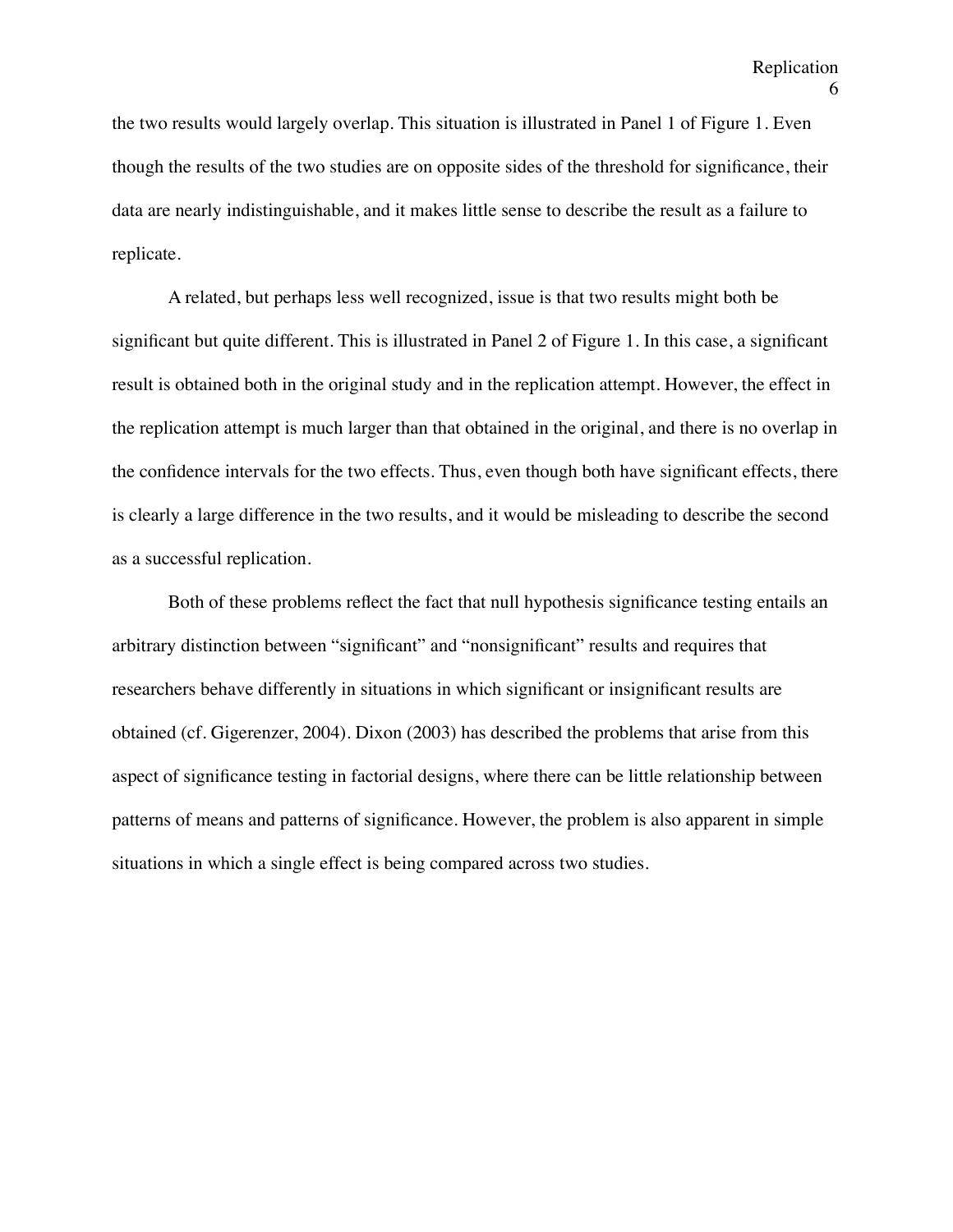

Figure 1. Possible relationships between effects found in a study and a replication attempt.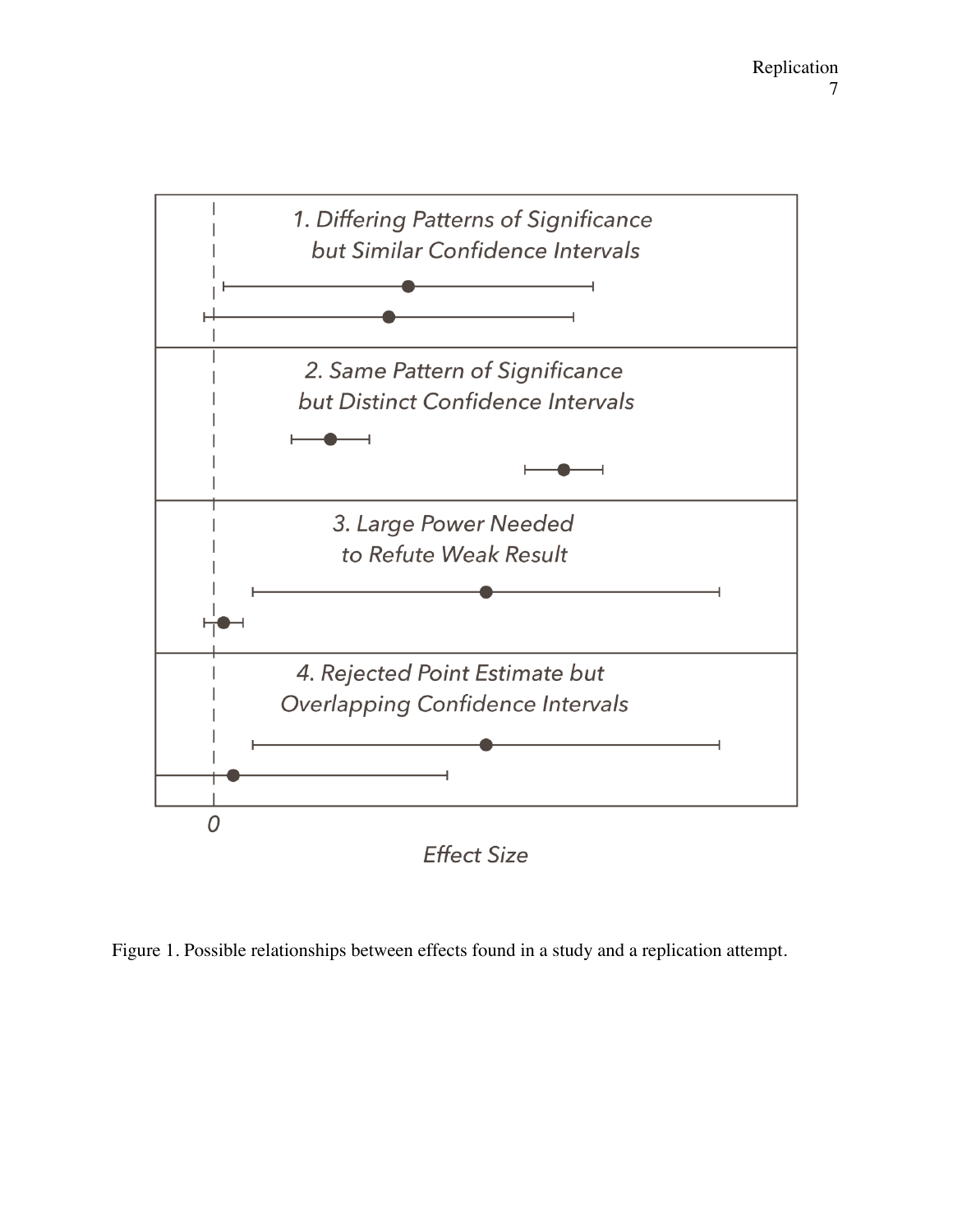*Testing for Differing Results.* A somewhat more sophisticated attempt to compare two results might be to examine the confidence intervals of their respective effects. Essentially, if the intervals overlap, one would conclude that they are consistent with one another (and hence that the original study is replicated), and if the intervals don't overlap, or perhaps overlap only minimally, one would conclude that there was a failure to replicate. This procedure is tantamount to performing a significance test to see if the effects in the two studies differ.

Such an approach is problematic for two reasons: First, given the usual tenets of significance testing, one should not in principle draw any conclusions from a failure to find a significant difference between the two experiments. Consequently, there would be no procedure for finding evidence *for* replication; testing for a significant difference can only yield evidence *against* replication. Second, it may be very difficult to identify evidence for a failure to replicate if the original effect was small. Consider the situation in Panel 3 of Figure 1. In this scenario, the initial result has a confidence interval for the effect that extends nearly to (but does not include) zero. If the actual effect really is zero, then one might need to have a great deal of power in order to have a confidence interval centered at zero that does not overlap with that of the original study. Thus, according to this criterion, a very large sample size would be needed to demonstrate that a weak effect cannot be replicated.

A related approach is to test whether the results from the replication attempt are significantly smaller than the effect size obtained originally, as illustrated in Panel 4 of Figure 1. However, it is quite possible to obtain a significantly smaller effect even though the confidence intervals from the two studies overlap substantially (as shown in the figure). In other words, there could be a large range of effect sizes that are entirely consistent with both experiments.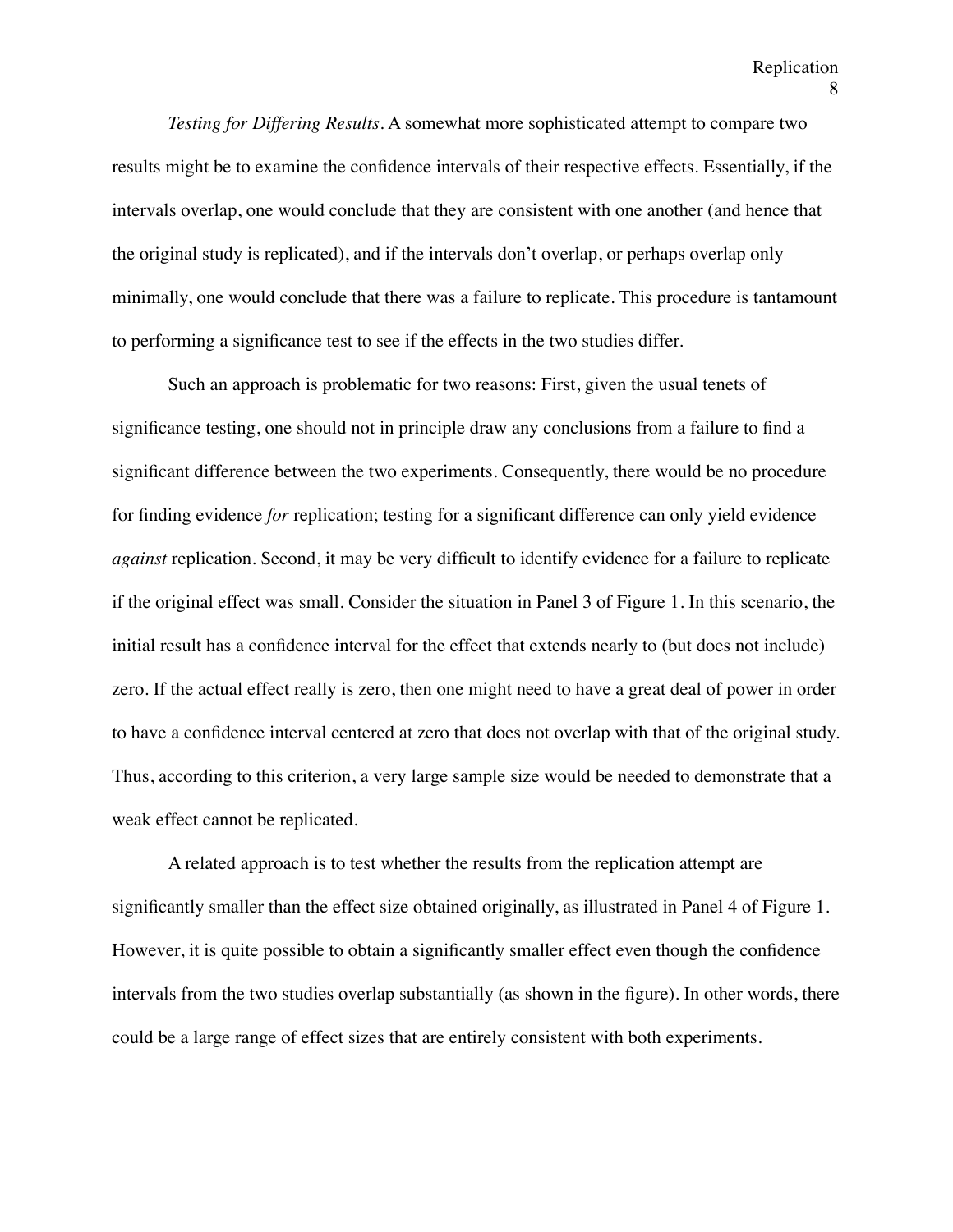*Combining Evidence*. Another approach is to combine the evidence from the original study and the replication attempt using meta-analysis or related techniques. One might then examine the combined evidence for the effect. If the original study found a weak (but significant) effect and the replication attempt found a weak (but nonsignificant) result, the combined evidence might be moderately in favor of the effect. However, combining this approach with significance testing makes it difficult to find evidence against replication because a confidence interval that includes zero does not imply that the effect is exactly zero. Moreover, in some cases, the motivation for attempting to replicate may be that there are concerns about the manner in which the original study was conducted or analyzed. Thus, it might not be appropriate to combine the results of the two studies as if they were independent samples from the same population.

*Bayesian Approaches.* Bayesian approaches to hypothesis testing provide several advantages over significance testing with respect to replication. For example, they are generally immune to problems involved in using optional stopping principles, so that data collection in a replication attempt can proceed until the evidence is clearly for or against replication (cf. Rouder, 2014). Nevertheless, many of the approaches that have been previously proposed are conceptually related to the ideas proposed in the context of significance testing. For example, one may use Bayesian hypothesis testing to assess whether there is evidence against the null hypothesis in a replication attempt, similar to testing whether the replication attempt produced a significant effect. Alternatively, one may compare the effect sizes in the original study and replication attempt using Bayesian hypothesis testing (Bayarri & Mayoral, 2002), parallel to testing whether two effect sizes are significantly different. A variation on this approach was proposed by Verhagen and Wagenmakers (2014) in which the effect size in the replication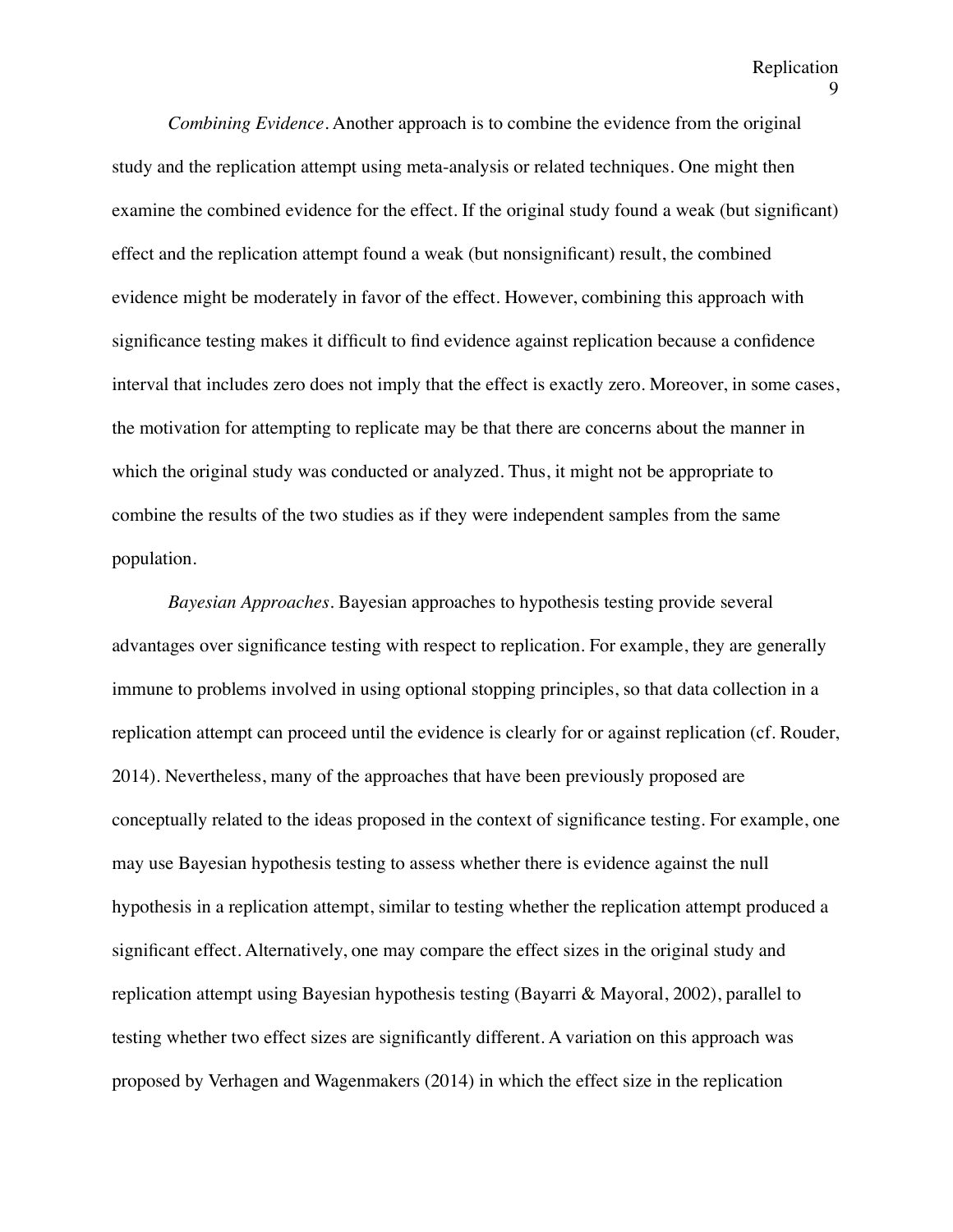attempt is compared to the posterior distribution derived from the original result. Finally, it has been suggested that the original and replication attempts be combined to assess whether the evidence on aggregate favors the null or alternative hypothesis (e.g., Rouder & Morey, 2011), similar to evidence combining done in the context of significance testing. The conceptual similarities between these approaches and those devised in the context of significance testing suggests that such Bayesian replication methods may suffer from the same types of drawbacks outlined above. For example, regardless of whether one uses traditional NHST or Bayesian analysis methods, it is still the case that a powerful study would be necessary to provide evidence against a previously obtained weak result.

*"Small Telescopes."* Simonsohn (2015) described an interesting solution to some of the problems with previous approaches. Rather than assessing evidence for or against the obtained result, he argued that one should consider the magnitude of the effect one could reasonably be expected to find given the design of the original study. In particular, he starts by defining a "small effect" as an effect that could be found 20% of the time given the sample size used in the original study (described as " $d_{20}$ "). Then, one conducts an analysis to see if the effect obtained in the replication attempt is significantly smaller than  $d_{20}$ . If the hypothesis is rejected, one could conclude that the original result fails to replicate because the effect must be smaller than what the original experiment could reasonably be expected to find. In other words, the original experiment was "too small a telescope" to see the effect that was obtained.

This approach makes it easier to find evidence for a failure to replicate, but it might still require a relatively large sample to find evidence against a weak effect. Further, the procedure is set up essentially as a means to provide evidence that would discredit the original study, and a failure to reject the null hypothesis in this case provides only weak evidence *for* replication. In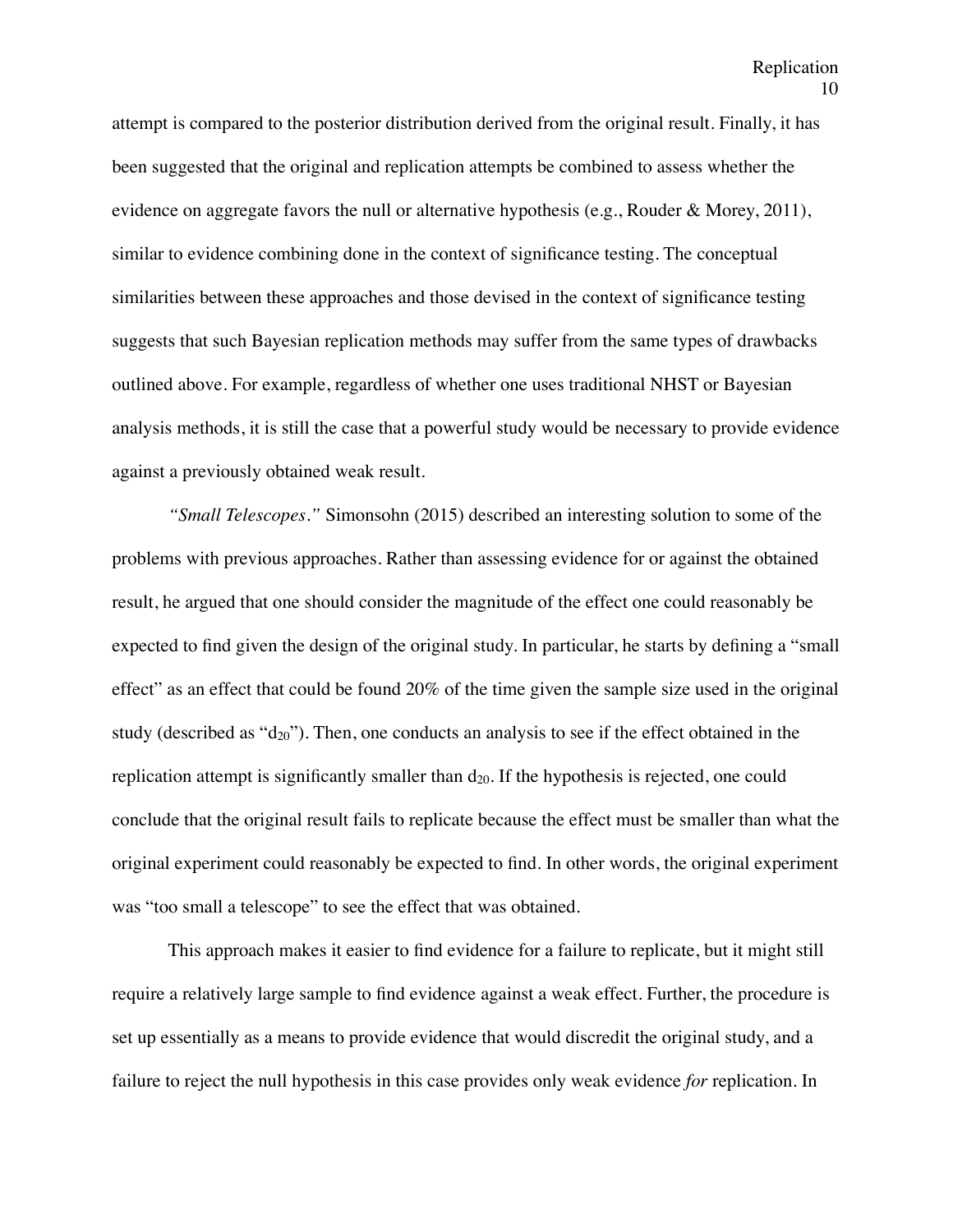this sense, we regard it as a "bad-faith" approach in which one begins with the hypothesis that the original study was flawed and seeks evidence to support that hypothesis. Moreover, because it is based on null hypothesis significance testing, it is susceptible to some of the same issues that might have contributed to problems with the original study, such as optimal stopping and filedrawer issues.

#### **A Good-Faith Approach**

In contrast to the small-telescopes idea, we propose a "good-faith" approach to assessing evidence for replication. Although similar in some respects to the Simonsohn approach, it is based on the assumption that the original researchers understood the phenomena they were investigating and designed a suitably powerful study. We then estimate how large an effect the original researchers might have been expecting given the design they used and presume that this effect is large enough to be theoretically interesting. Based on this estimate of the expected effect size, we can measure the relative evidence for two alternative interpretations of the data from the replication attempt: 1) The result is consistent with the estimate based on the original study design (i.e., that the anticipated result was replicated); or 2) The effect is zero. Evidence for or against replication is the evidence in favor of either one or the other interpretation.

In the present development, we build on the approach to assessing evidence described by Glover and Dixon (2004). They suggested using an "adjusted" likelihood ratio to describe the evidence for one interpretation relative to another. The likelihood ratio is the likelihood of the data given one model (and its best-fitting parameters) divided by the likelihood of the data given another model (and its best fitting parameters). Such a ratio will nearly always favor the model with more parameters because such a model is more flexible. One way in which one can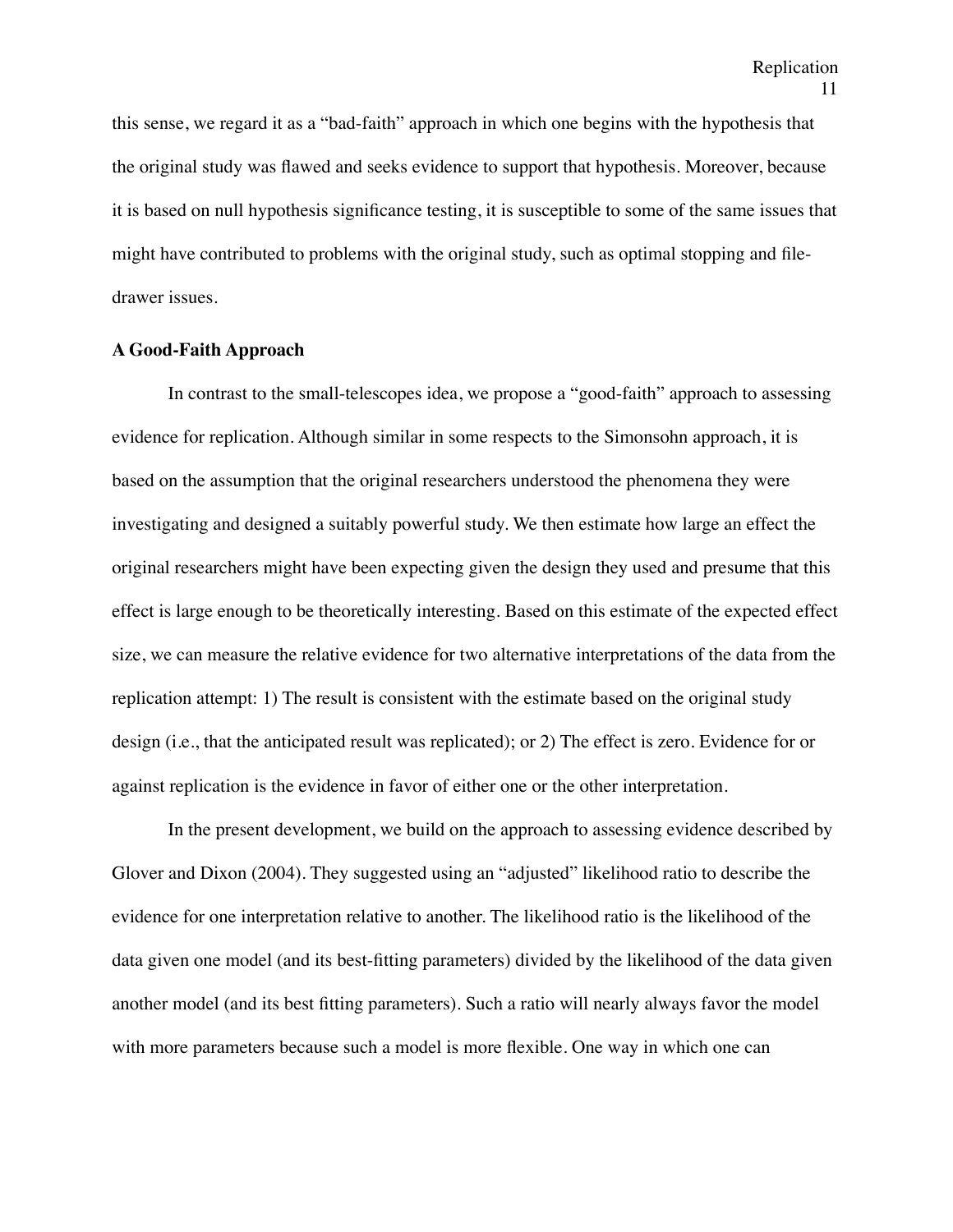compensate for this additional flexibility is to adjust the likelihood ratio based on the Akaike (1973) Information Criterion. Such an adjusted likelihood ratio is:

$$
\lambda_{adj} = e^{k_1 - k_2} \frac{L_1(X|\hat{\theta}_1)}{L_2(X|\hat{\theta}_2)}
$$
(1)

where *X* is the vector of observations,  $\hat{\theta}_1$  and  $\hat{\theta}_2$  are the vectors of parameter estimates, *L<sub>1</sub>* and *L*<sub>2</sub> are the likelihoods under the two models, and  $k_1$  and  $k_2$  are the number of parameters. Such an adjusted likelihood ratio is tantamount to selecting models based on AIC values. Burnham and Anderson (2002) refer to such adjusted likelihood ratios as "evidence ratios." Often, one is interested in comparing a model in which there is an effect of some experimental factor to a null model in which there is no such effect, and one may assume that the data are normally distributed. In such cases, the adjusted likelihood ratio is:

$$
\lambda_{adj} = e^{-k} (f^2 + 1)^{\frac{n}{2}} \tag{2}
$$

where  $f^2$  is a measure of effect size (Cohen, 1988), *k* is the effect degrees of freedom, and *n* is the number of independent observations.

In order to develop an index of evidence for replication, we work backwards from the design of the original study. We use the term "anticipated evidence" to refer to the adjusted likelihood ratio one would expect given a particular effect size and sample size. The good-faith approach to replication evidence is based on the view that the original researchers planned their experiment so that the anticipated evidence was reasonably strong. We argue that a plausible minimum value for such anticipated evidence would be 8 (corresponding to power of about .7). Then, from Equation 2, we can solve for the anticipated effect size as a function of *n*:

$$
f_{ae}^2 = \left(8e^k\right)^{\frac{2}{n}} - 1\tag{3}
$$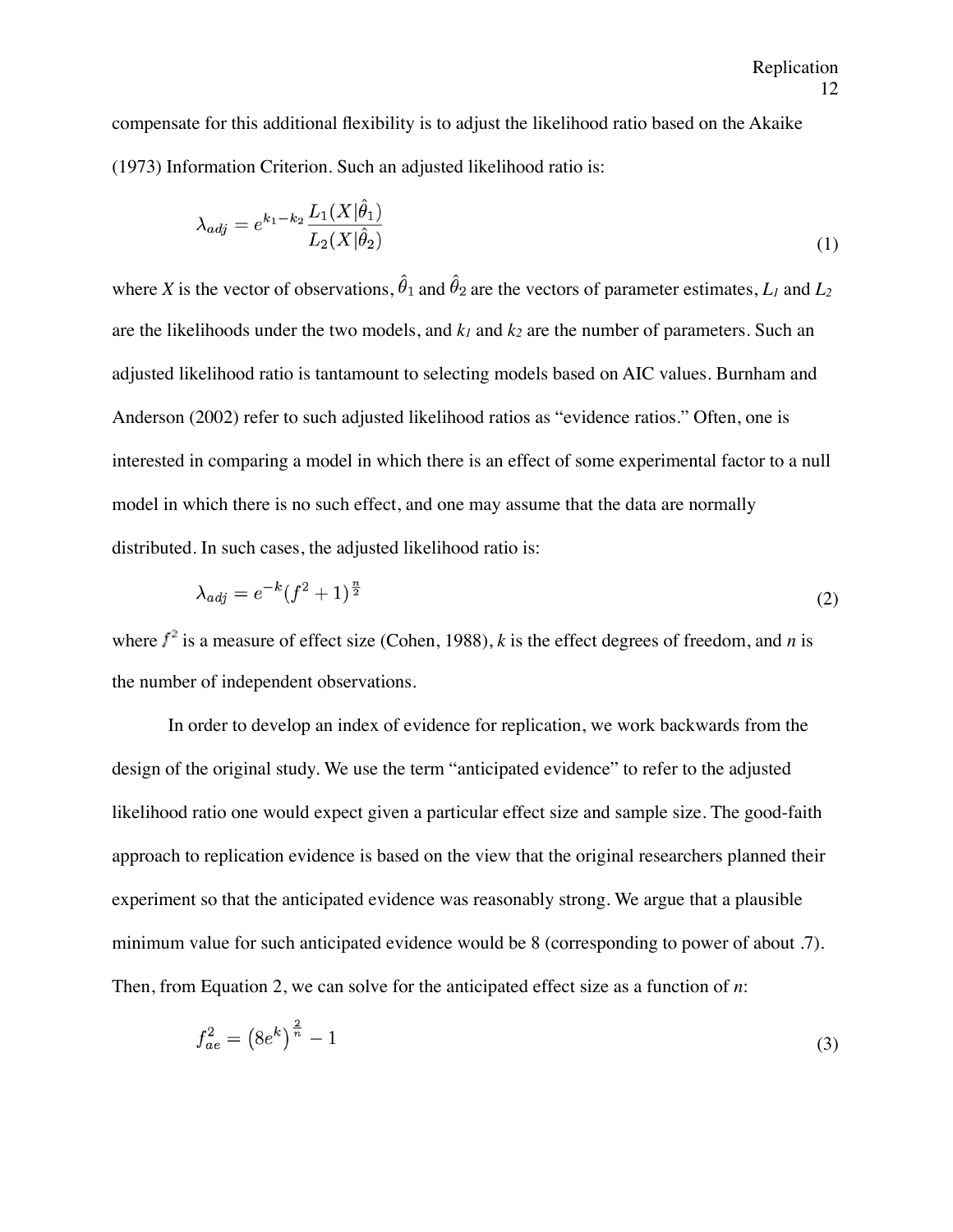Now, assume that in a replication attempt, an effect size of  $f_{obt}^2$  was observed. The evidence for replication is a likelihood ratio comparing two models of this observed effect size: a null model that assumes that the effect size is 0 and an "anticipated effect" model that assumes that the effect size is  $f_{ae}^2$ . This likelihood ratio is:

$$
\lambda_{rep} = e^{-(k-1)} \left[ \frac{f_{obt}^2 + 1}{(f_{ae} - f_{obt})^2 + 1} \right]^{\frac{n}{2}}
$$
(4)

In interpreting the results of applying Equation 4, very large values would provide clear evidence for replication, very small values would indicate evidence against replication, and values near 1 would be indeterminate. The numerator in this formulation corresponds to the error under the null model: Essentially, any obtained effect must be counted as error. The denominator corresponds to the error under the anticipated effect model: When the obtained effect is smaller than that anticipated, the difference must count as error. Of course, it is possible that the observed effect in the replication attempt is actually larger than the anticipated effect, but in this case, the observed effect will be larger still than an effect of zero, and the likelihood ratio will strongly favor replication. One may also express the evidence as the difference in AIC values for the two models, effectively changing the likelihood ratio to a log scale:

$$
\Delta AIC = n \ln \left[ f_{obt}^2 + 1 \right] - n \ln \left[ \left( f_{ae} - f_{obt} \right)^2 + 1 \right] - (k - 1) \tag{5}
$$

As before, large positive values provide evidence for replication, large negative values provide evidence against replication, and values near zero would be indeterminate.

In the special case where the experiment involves comparing two conditions, the AIC adjustment represented by *k* in Equations 4 and 5 drops out. In this case, the two models being compared have the same number of parameters, and the likelihood ratio contrasts two point estimates of the effect size, 0 and  $d_{ae}$  (where  $d_{ae} = 2f_{ae}$ ). Thus, for the comparison of two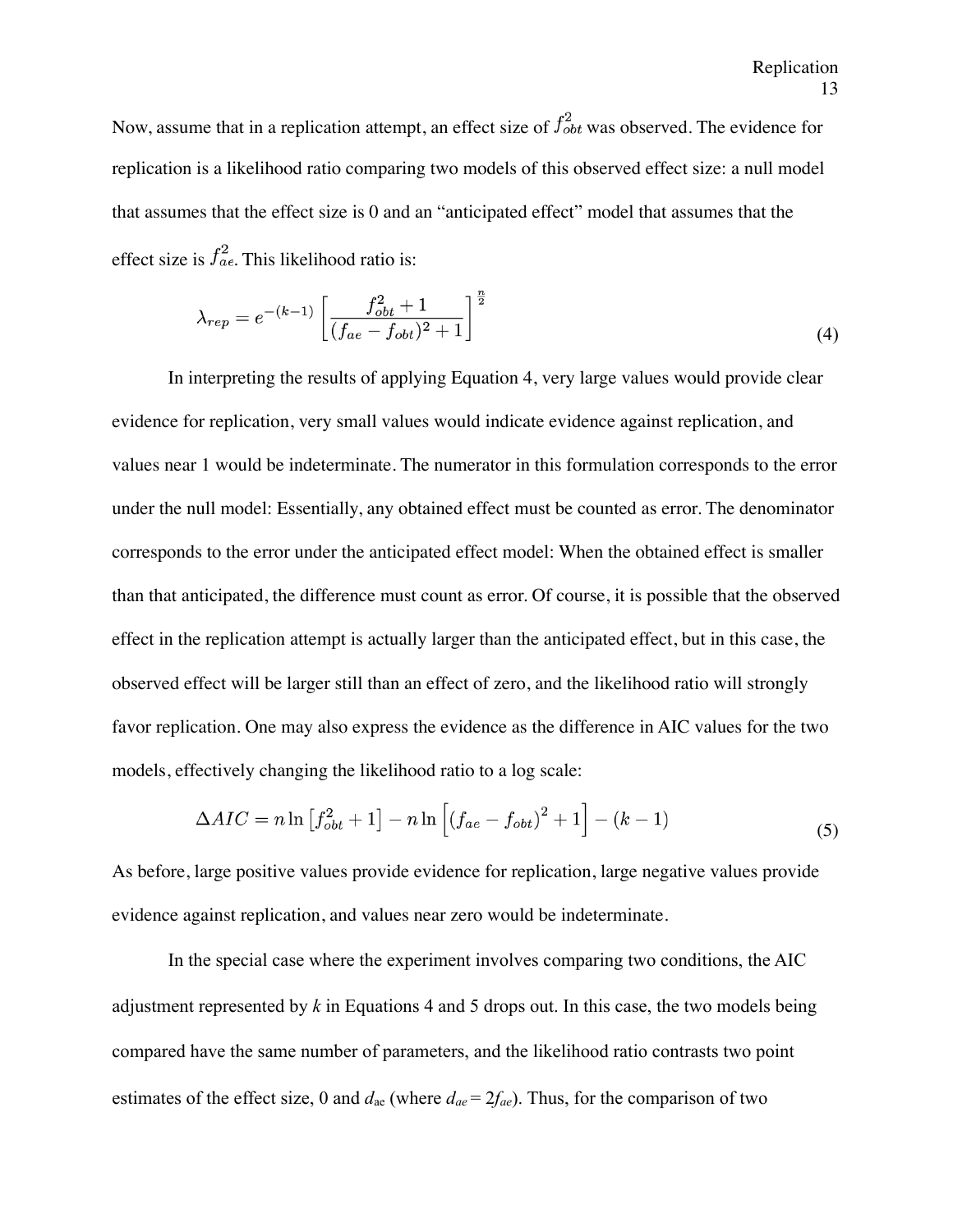conditions, Equation 4 would not depend on any particular approach to measuring model complexity and, for example, a Bayesian analysis using BIC would yield the same result. Equation 5 could then be described either as a difference in AIC values or a difference in BIC values.

As a numerical example, suppose that the original researcher used a design with two independent groups of 20 subjects each, and found a significant effect of  $F(1, 38) = 5.08$ . This corresponds to an effect size of  $f^2 = 0.1337$ . If this result were described using an adjusted likelihood ratio following the approach of Glover and Dixon (2004), we would obtain:

$$
\lambda_{adj} = e^{-k} \left(f^2 + 1\right)^{\frac{n}{2}} = e^{-1} \left(0.1337 + 1\right)^{40/2} = 4.53
$$

This provides some evidence for a difference between groups but is rather smaller than the minimum anticipated evidence of 8 that we noted earlier. One might conclude either that the researcher was either wrong about the size of the effect being investigated or that the observed effect was relatively small just by chance. In any event, what is important for the present approach to replication is the size of the study, consisting of 20 subjects in two groups. From Equation 3, the anticipated effect size is inferred to be:

$$
f_{ae}^{2} = (8e^{k})^{\frac{2}{n}} - 1 = (8e)^{2/40} - 1 = 0.1664
$$

Suppose a second researcher attempted to replicate the result using a somewhat larger design with two groups of 30 subjects. If the observed effect size in the replication attempt was  $f^2 =$ 0.1220, by Equation 4 the evidence for replication would be:

$$
\lambda_{rep} = e^{-(k-1)} \left[ \frac{f_{obt}^2 + 1}{(f_{ae} - f_{obt})^2 + 1} \right]^{\frac{n}{2}} = \left[ \frac{0.1220 + 1}{(\sqrt{0.1664} - \sqrt{0.1220})^2 + 1} \right]^{60/2} = 28.51
$$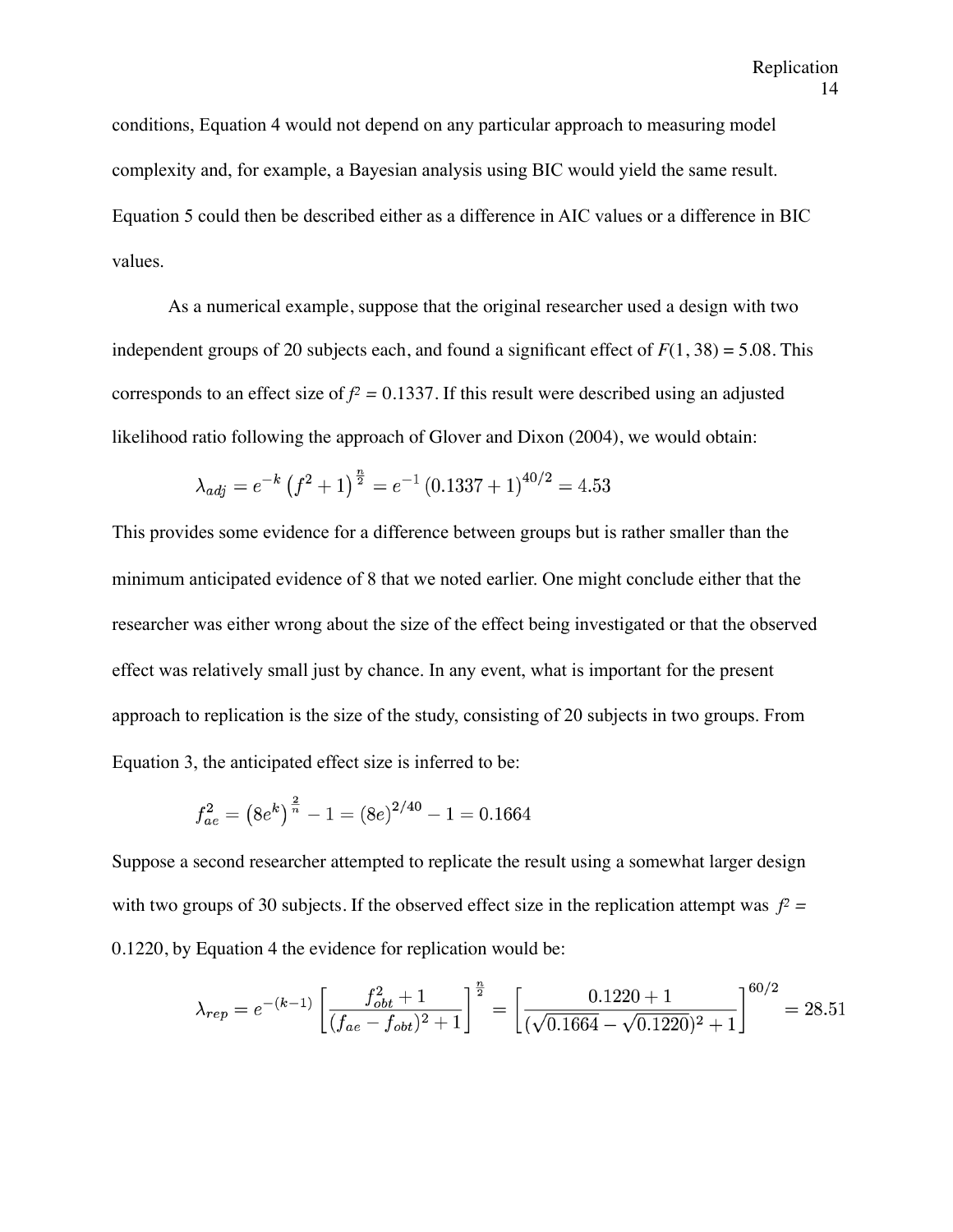This provides clear evidence for replication. Alternatively, if the obtained effect size was half that size,  $f^2 = 0.0642$ , the evidence for replication would be:

$$
\lambda_{rep} = e^{-(k-1)} \left[ \frac{f_{obt}^2 + 1}{(f_{ae} - f_{obt})^2 + 1} \right]^{\frac{n}{2}} = \left[ \frac{0.0642 + 1}{(\sqrt{0.1664} - \sqrt{0.0642})^2 + 1} \right]^{60/2} = 3.18
$$

This provides some support for replication. Note, however, that this effect size corresponds to an  $F(1, 58) = 3.72$ , which would not quite be statistically significant. Finally, if only a small effect of 0.0161 is observed, the replication evidence would be:

$$
\lambda_{rep} = e^{-(k-1)} \left[ \frac{f_{obt}^2 + 1}{(f_{ae} - f_{obt})^2 + 1} \right]^{\frac{n}{2}} = \left[ \frac{0.0161 + 1}{(\sqrt{0.1664} - \sqrt{0.0161})^2 + 1} \right]^{60/2} = 0.16
$$

Or, inversely,  $1/0.16 = 6.06$  in favor of failing to replicate.

Although this technique provides a straightforward way to describe the evidence for and against replication, "failure to replicate" has a somewhat specialized meaning in this context: It means that the effect is smaller than what one might infer the original authors expected and is better described as 0. Even if there is substantial evidence against replication in this sense, it is still possible that the effect is nonzero but small. Indeed, a small effect that is difficult to detect is always a possibility on any approach to replication. If there is substantial evidence against replication using this procedure, it might mean that more consideration needs to be given to the question of how large an interesting effect would be, and perhaps more powerful studies would need to be designed to detect such an effect.

## **Application to the Reproducibility Project**

As an illustration of the good-faith approach, we applied it to results from the Reproducibility Project (2015)*.* The project reported the results of 100 attempts to replicate quasi-randomly selected research results from across a broad range of psychology journals. Their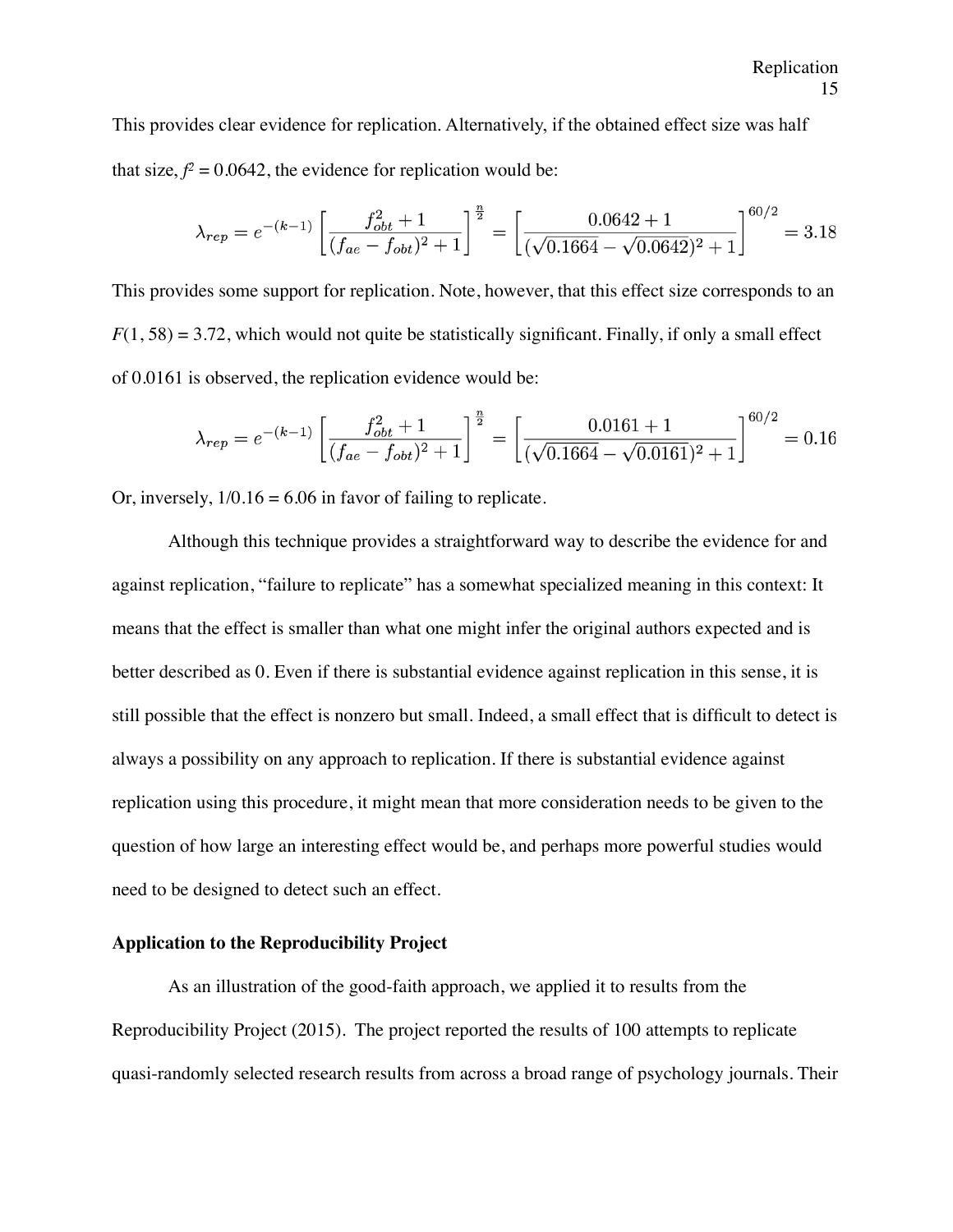results are important because they provide an independent assessment of the extent to which results in psychology can be replicated. For simplicity, we considered studies for which the relevant test statistic was either *t* or *F* (although the current approach could be extended to other analyses). We also did not use studies for which the original or the replication attempt had a sample size greater than 1,000 because these would be atypical of replication attempts in experimental psychology. This resulted in a total of 84 pairs of studies. For each pair, we calculated the anticipated effect size for the original design using Equation 3, and the replication effect size from the reported test statistic (i.e.,  $f^2 = (df_1 / df_2)F$  or  $f^2 = t^2 / df$ ). Equation 5 was then used to calculate the evidence (expressed as the difference in AIC values) for or against replication.

The results are shown in Figure 2. A value of 3 for ΔAIC might be considered "large" in this case. (For example, in some prototypical hypothesis testing situations, an obtained *p* value of .05 corresponds to a  $\triangle AIC$  of 2.2.) By this criterion, 35.7% of the results demonstrated clear evidence for replication, and 42.8% demonstrated clear evidence against replication. The remaining 11.5% of cases were indeterminate. Of course, as noted above, it is quite possible that many of the failures to replicate (and many of the indeterminate results) represent real effects that are smaller than what one might infer the original authors expected.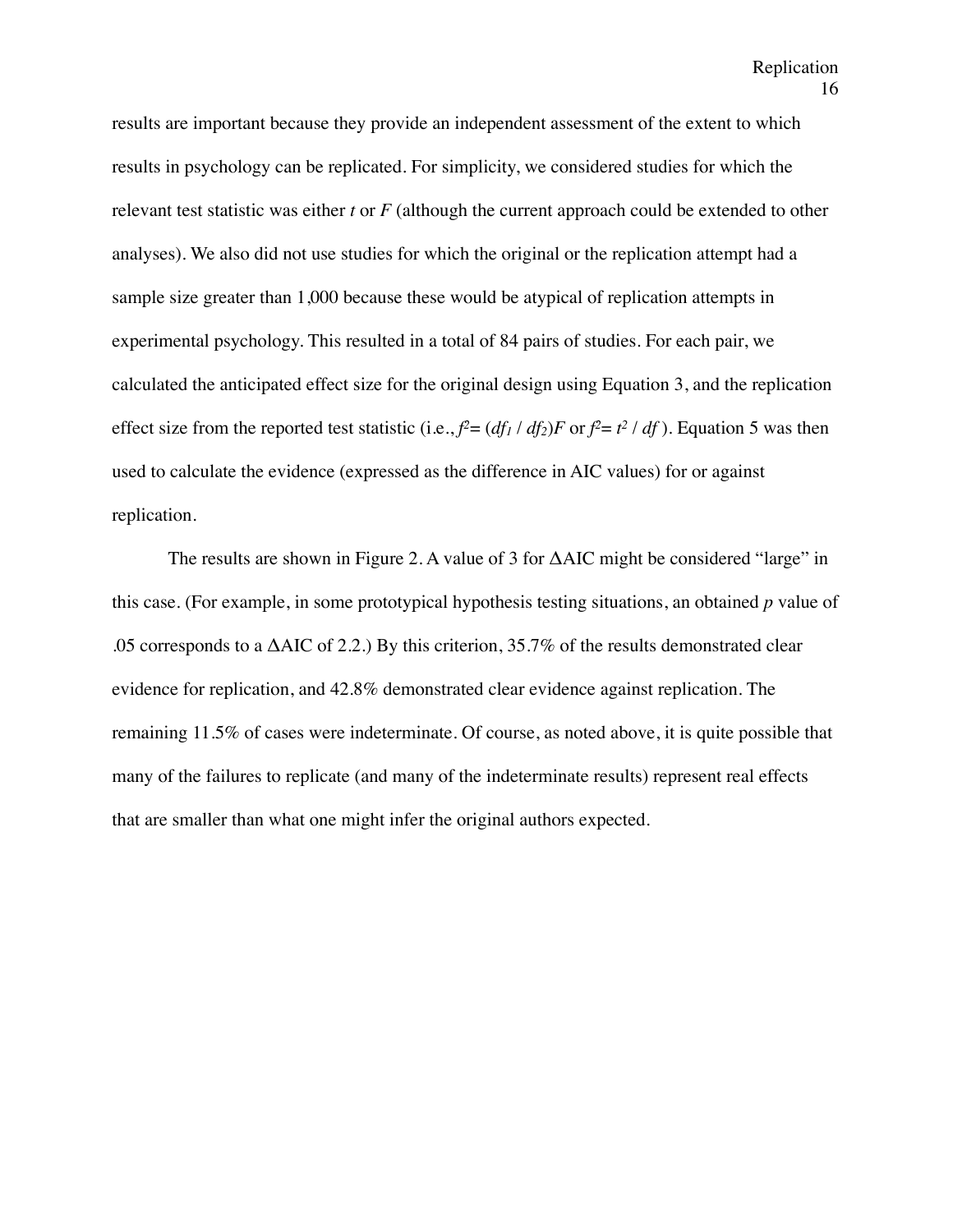

Figure 2. Results of applying the "good-faith" approach to studies in the Reproducibility Project (Open Science Collaboration, 2015). Gray areas indicate the frequency of ΔAIC (difference in AIC values; see Equation 5), and dotted vertical lines indicate the criteria of a -3 and +3 ΔAIC. Black hatched areas on the left indicate replication effect sizes significantly smaller than that in the original study; white hatched areas on the right indicate significant replication effects.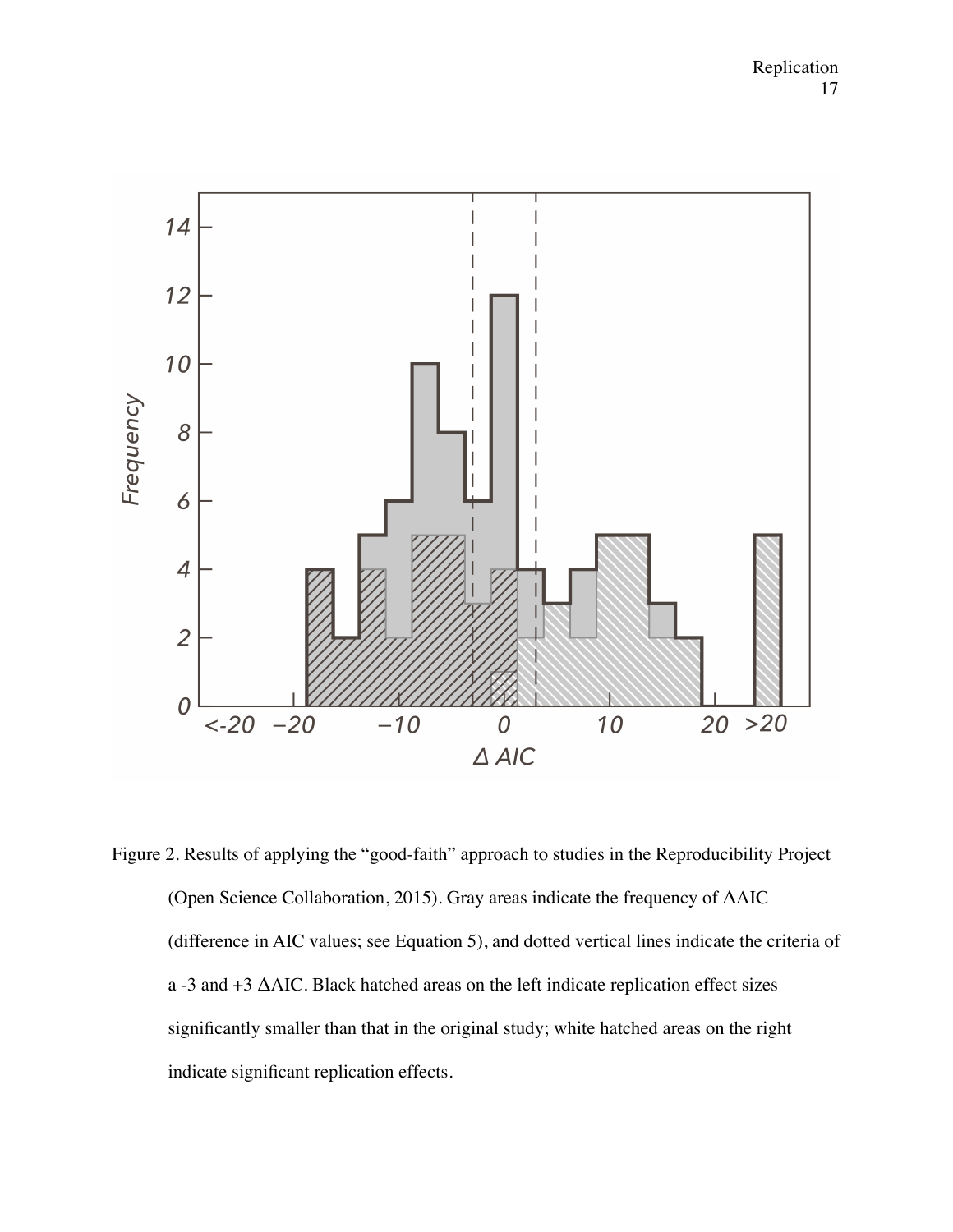As a comparison to other indices of replication, two other measures are shown in Figure 2. The first was whether or not the result in the replication attempt was statistically significant. Significant replication attempts are indicated by the white hatched areas on the right in Figure 2. As can be seen, nearly all of the cases in which the good-faith assessment yielded clear evidence for replication were also statistically significant by this criterion. However, there were a few instances in which a significant effect was found but there was only weak evidence for replication. This can occur when the replication attempt has substantially higher power than the original study. Under such circumstances, the replication attempt may find a small, significant effect that is actually closer to zero than to the anticipated effect size estimated from the design of the original study. Note as well that a failure to find a statistically significant effect using standard significance testing does not always correspond to evidence for a failure to replicate using our good-faith approach.

In the second comparison, the effect size of the replication attempts was compared to those in the original studies directly. As an approximate index of whether the effect size in the replication attempt was smaller than that in the original study, both effect sizes were expressed as *r* and then transformed into *Z* scores using the Fisher transform. The difference in these *Z* scores would then be approximately normally distributed with a standard deviation,

 $\sqrt{1/(N_o-3)+1/(N_r-3)}$ . The black hatched areas on the left of Figure 2 represent those studies for which this difference was larger than the 95th percentile. As one might expect, when there was difference this large between the confidence intervals from the original and the replication study, there was generally clear evidence against replication. However, it is also apparent from Figure 2 that there were quite a number of studies for which there was substantial evidence against replication even though there was not compelling evidence for a difference in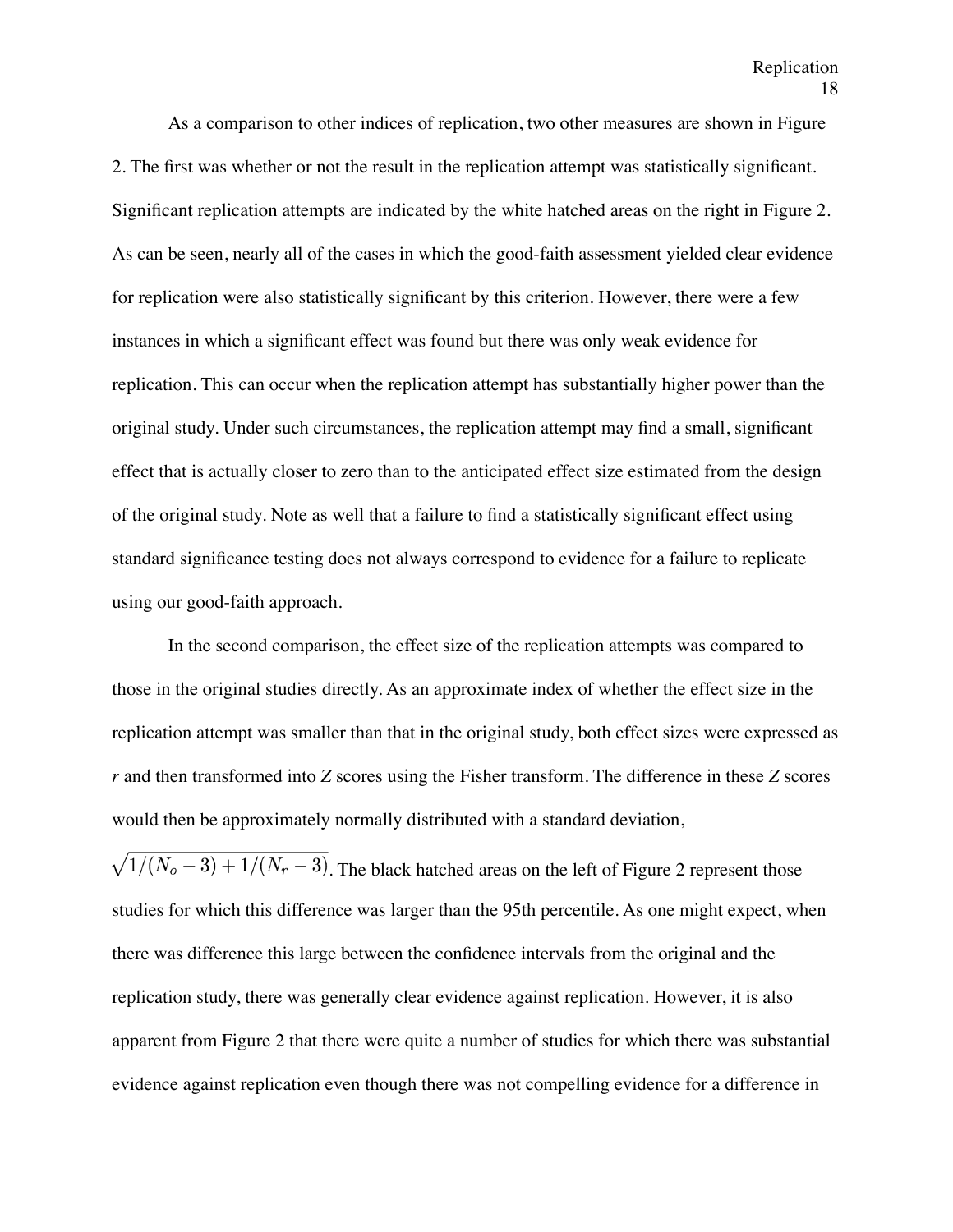effect sizes. This follows from the argument made in the introduction that it can difficult to find a difference between a replication attempt and an original result with a confidence interval that extends nearly to zero. In such instances, the present technique is useful in demonstrating that the replication effect is smaller than what the original researchers might have expected. There are also a few cases in which there was a significant difference in effect sizes but not strong evidence against replication. This can happen if the effect size in the original study was substantially larger than one might expect based on the design, but the replication suggests an effect size more in keeping with the original design.

It is notable that using our good-faith replication assessment, there was evidence against replication in a large portion of the results. In this sense, the present approach does not change the broad conclusions from the Reproducibility Project, although we believe that these calculations provide a more precise index of the problem. Although we do not have a simple interpretation of the nature of the replication problem, two issues occur to us. One is the extent to which the replication attempt matched the methods of the original study. This might be a problem in some portion of the studies; for example, the original authors approved the replication attempt in only 67.8% of the cases. When we consider only these replication attempts, the percentage of failures to replicate by our index is somewhat lower, 38.6%. Another issue is the strength of the evidence in the original study. For example, it is common practice in psychology to regard a *p* value of .05 as "significant" even though the evidence provided by such results is fairly weak. At least part of the lack of reproducibility may thus be a willingness to accept weak evidence for a conclusion. Indeed, the correlation between evidence for replication (as calculated here) and the adjusted likelihood ratio calculated from the original result is .677. A similar relationship was also noted by the Reproducibility Project (2015). However, in our case,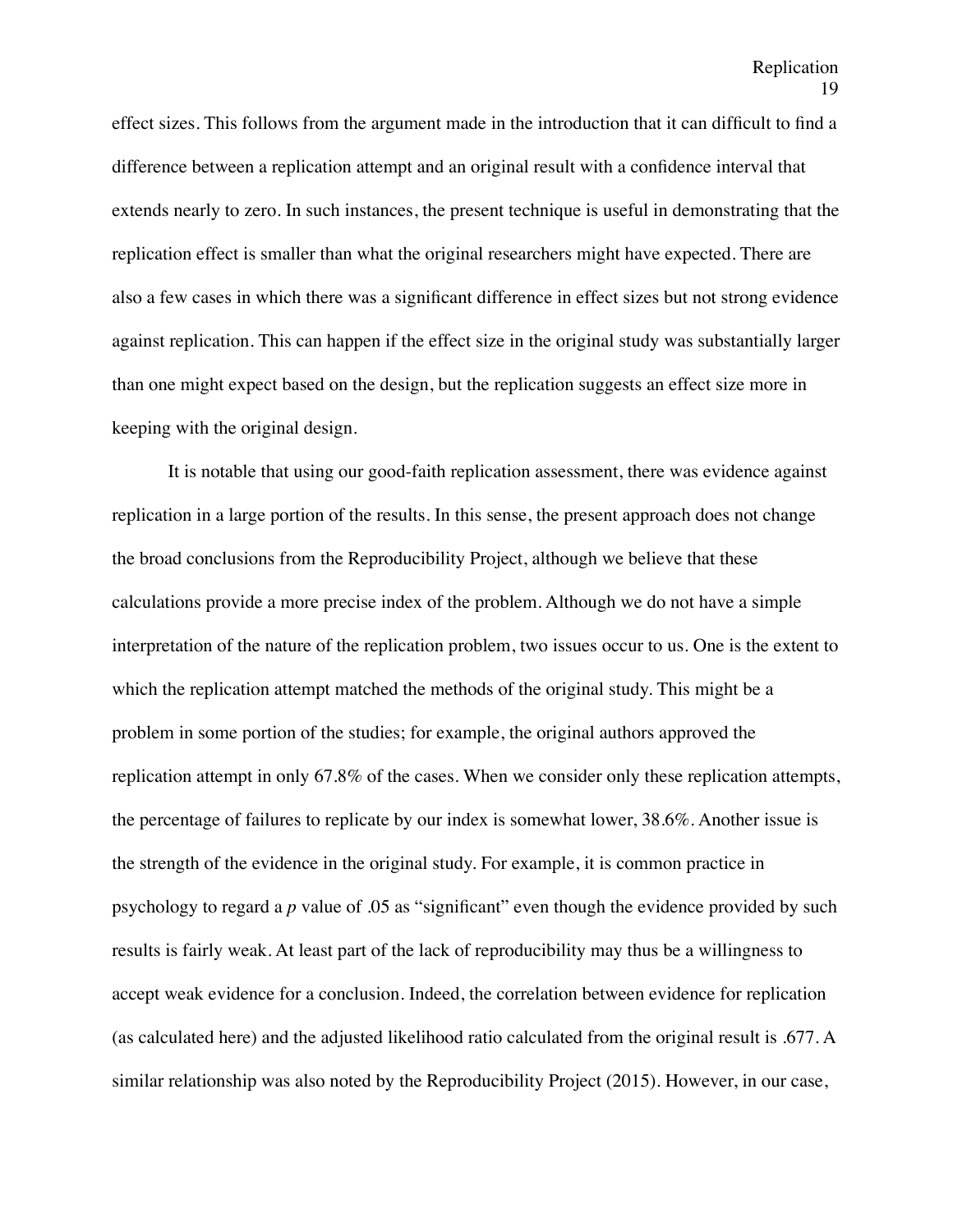evidence for replication is independent of the results actually obtained in the original study because our estimate is based only on the original study size. One part of the solution to the replication problem may thus be to insist on more compelling evidence.

#### **Concluding Comments**

Our good-faith approach to replication has several clear advantages over previous methods. First, it makes the (in our view) reasonable assumption that the original researchers competently designed their study to have sufficient power to detect a theoretically interesting effect. It then infers the expected effect size based on their design. Second, it poses the question of replication symmetrically, so that evidence can be found either for or against replication. This is in contrast to other methods which generally can only answer one or the other side of the question. Third, it allows for a graded and intuitive description of the evidence. This avoids some of the problems with null hypothesis significance testing that derive from the use of an arbitrary decision-making criterion.

Although we have developed and applied this technique in terms of adjusted likelihood ratios, the same concepts could be used regardless of one's approach to hypothesis testing. In particular, using the design of the original experiment to perform a good-faith assessment of the original research aims does not depend on any assumptions about how competing hypotheses should be compared. For example, the same approach could be used by starting with the significance-testing concept of power and then developing mutually exclusive point hypotheses. As another example, a Bayesian version of the procedure could be developed by using the Bayesian model comparison statistic BIC instead of AIC in all of the present developments. Although these alternative approaches would, in general, be numerically different when applied to specific cases, the conclusions would typically be quite similar.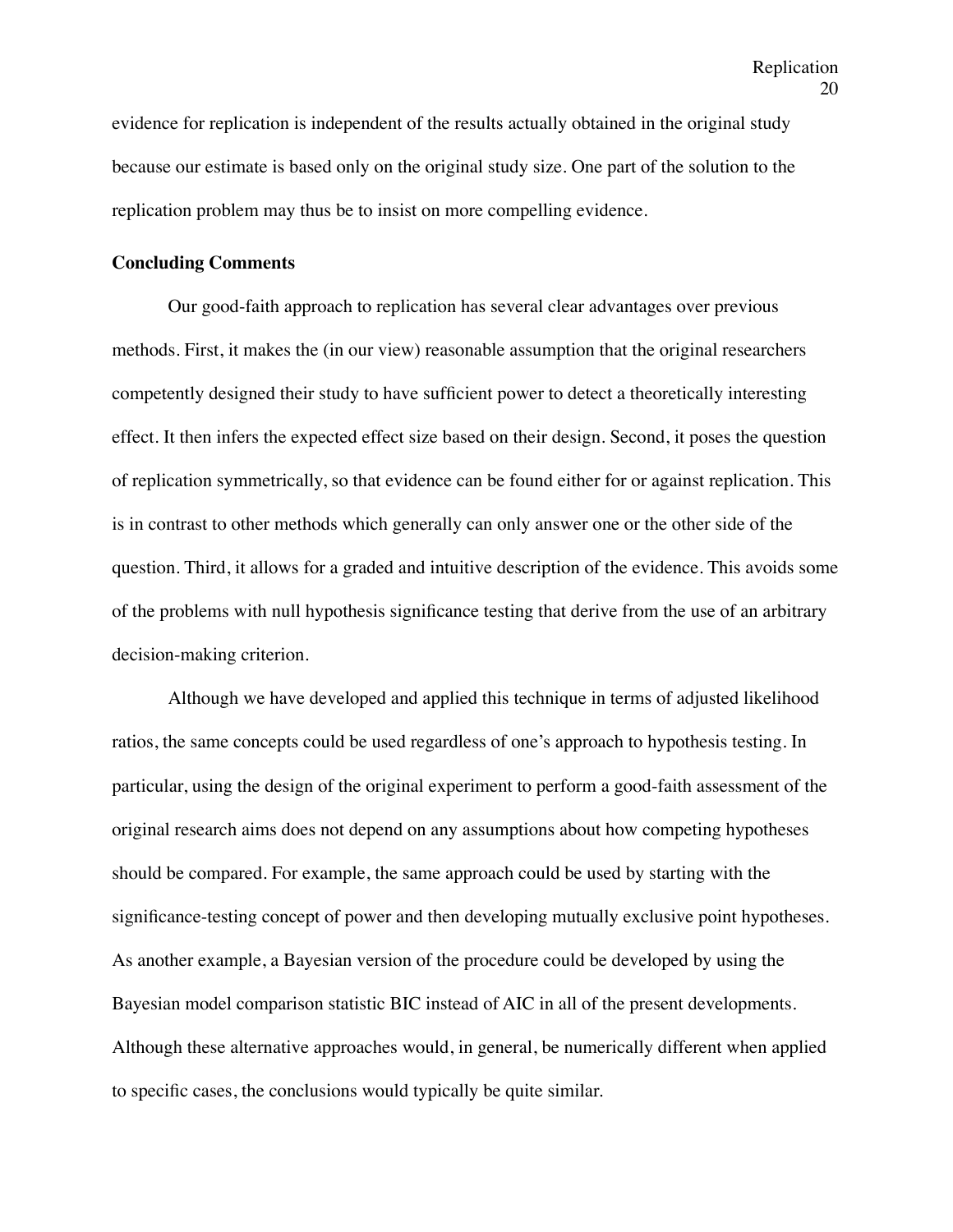Understanding why results cannot be reproduced is a critical issue in psychology and other sciences, but assessing reproducibility is equally crucial, for without an accurate evaluation of the problem one cannot formulate suitable solutions. Our approach is to focus on the central question, "Does the data provide evidence for a theoretically interesting effect?", and to frame this question in a symmetrical fashion. This "good faith" approach provides a graded and more principled means of assessing replication than many extant methods.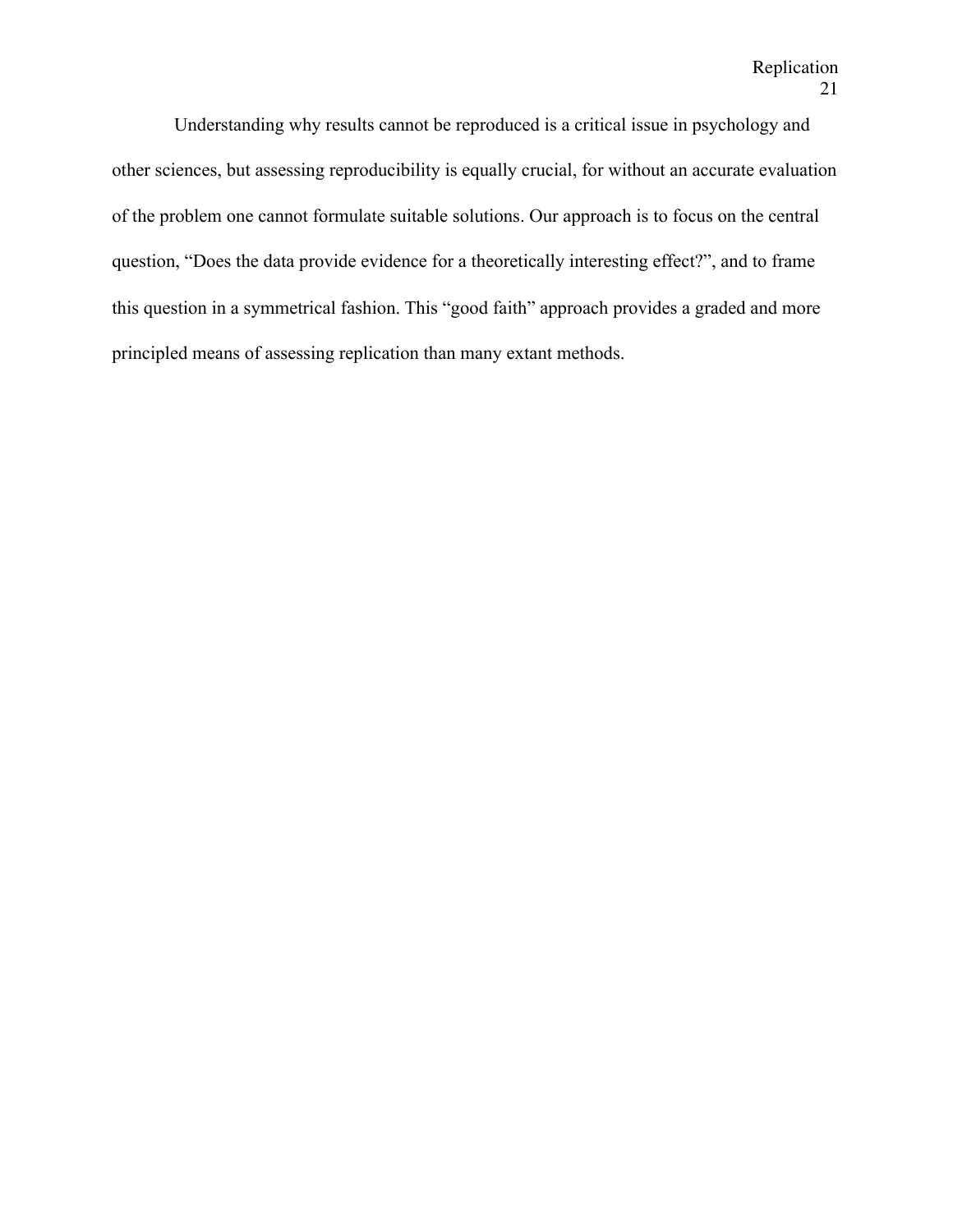#### **References**

- Akaike, H. (1973). Information theory and an extension of the maximum likelihood principle. In B. N. Petrov & F. Csaki (Eds.), *2nd international symposium on information theory* (pp. 267-281). Budapest: Akademia Kiado.
- Bayarri, M. J., & Mayoral, A. M. (2002). Bayesian analysis and design for comparison of effectsizes. *Journal of Statistical Planning and Inference*, *103*(1), 225-243. doi:10.1016/ S0378-3758(01)00223-3
- de Bruin, A., Treccani, B., & Della Sala, S. (2015). Cognitive advantage in bilingualism: An example of publication bias? *Psychological Science : A Journal of the American Psychological Society / APS*, *26*(1), 99-107. doi:10.1177/0956797614557866
- Burnham, K. P., & Anderson, D. R. (2002). *Model selection and multi-model inference: A practical information-theoretic approach.* New York: Springer.
- Cohen, J. (1988). *Statistical power analysis for the behavioral sciences* (2nd ed.). Hillsdale, NJ: Lawrence Erlbaum Associates.
- Dixon, P. (2003). The *p* value fallacy and how to avoid it. *Canadian Journal of Experimental Psychology*, *57*, 189-202.
- Gigerenzer. (2004). Mindless statistics. *Journal of Socio-Economics*, *33*, 587-606.
- Glover, S., & Dixon, P. (2004). Likelihood ratios: A simple and flexible statistic for empirical psychologists. *Psychonomic Bulletin & Review*, *11*, 791-806.
- Lindsay, D. S. (2015). Replication in psychological science. *Psychological Science*, 0956797615616374.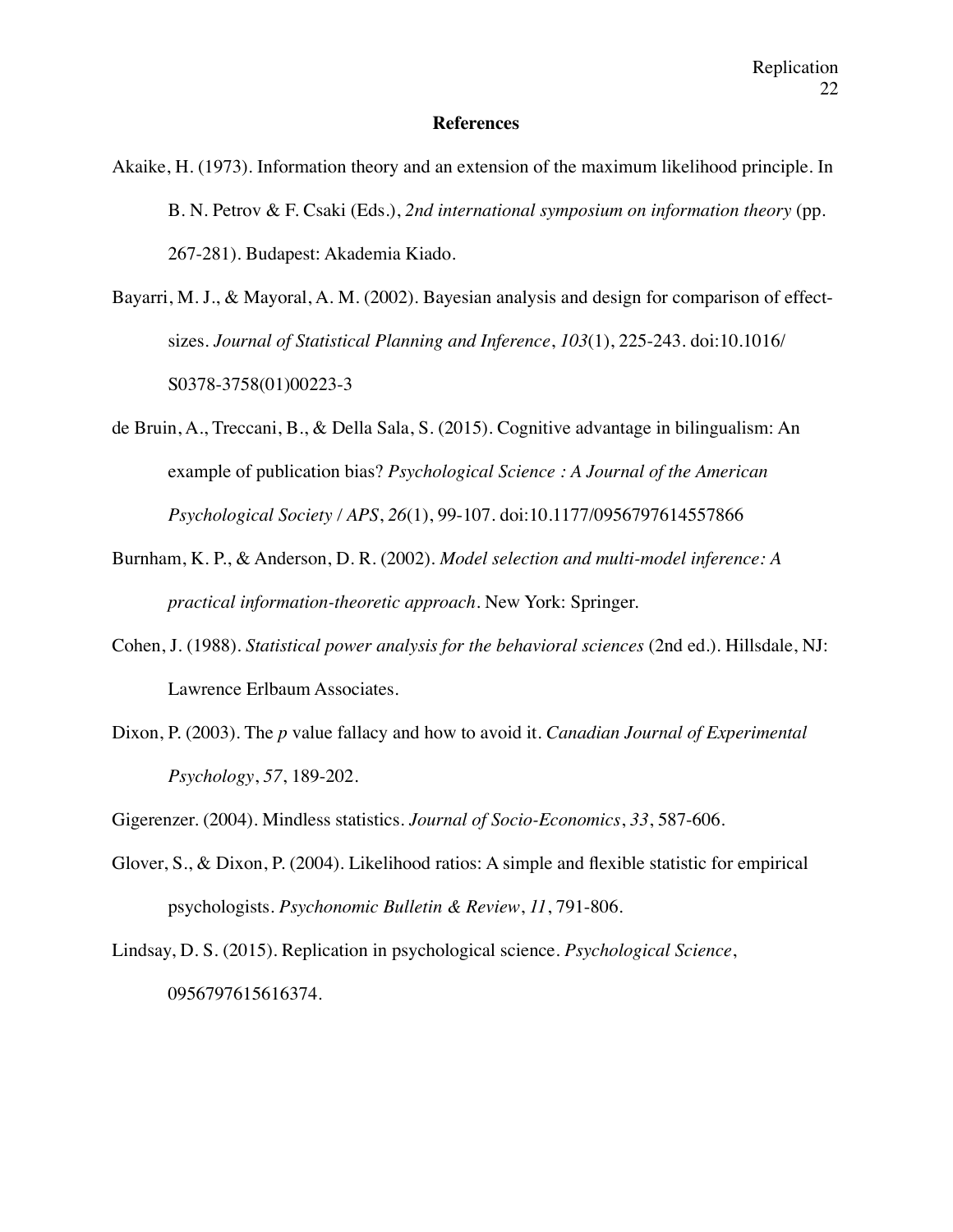Masicampo, E. J., & Lalande, D. R. (2012). A peculiar prevalence of p values just below .05. *Quarterly Journal of Experimental Psychology (2006)*, *65*(11), 2271-9. doi: 10.1080/17470218.2012.711335

Open Science Collaboration. (2015). Estimating the reproducibility of psychological science. *Science (New York, N.Y.)*, *349*(6251), 1-8. doi:10.1126/science.aac4716

Pashler, H., & Harris, C. R. (2012). Is the replicability crisis overblown? Three arguments examined. *Perspectives on Psychological Science*, *7*(6), 531-6. doi: 10.1177/1745691612463401

- Rouder, J. N. (2014). Optional stopping: No problem for bayesians. *Psychonomic Bulletin & Review*, *21*(2), 301-8. doi:10.3758/s13423-014-0595-4
- Rouder, J. N., & Morey, R. D. (2011). A bayes factor meta-analysis of bem's ESP claim. *Psychonomic Bulletin & Review*, *18*(4), 682-9. doi:10.3758/s13423-011-0088-7
- Simmons, J. P., Nelson, L. D., & Simonsohn, U. (2011). False-positive psychology: Undisclosed flexibility in data collection and analysis allows presenting anything as significant. *Psychological Science*, *22*, 1359-1366.
- Simonsohn, U. (2015). Small telescopes: Detectability and the evaluation of replication results. *Psychological Science : A Journal of the American Psychological Society / APS*, *26*(5), 559-69. doi:10.1177/0956797614567341
- Thompson, B. (1993). The use of statistical significance tests in research: Bootstrap and other alternatives. *The Journal of Experimental Education, 61*(4), 361-377.
- Verhagen, J., & Wagenmakers, E. J. (2014). Bayesian tests to quantify the result of a replication attempt. *Journal of Experimental Psychology. General*, *143*(4), 1457-75. doi:10.1037/ a0036731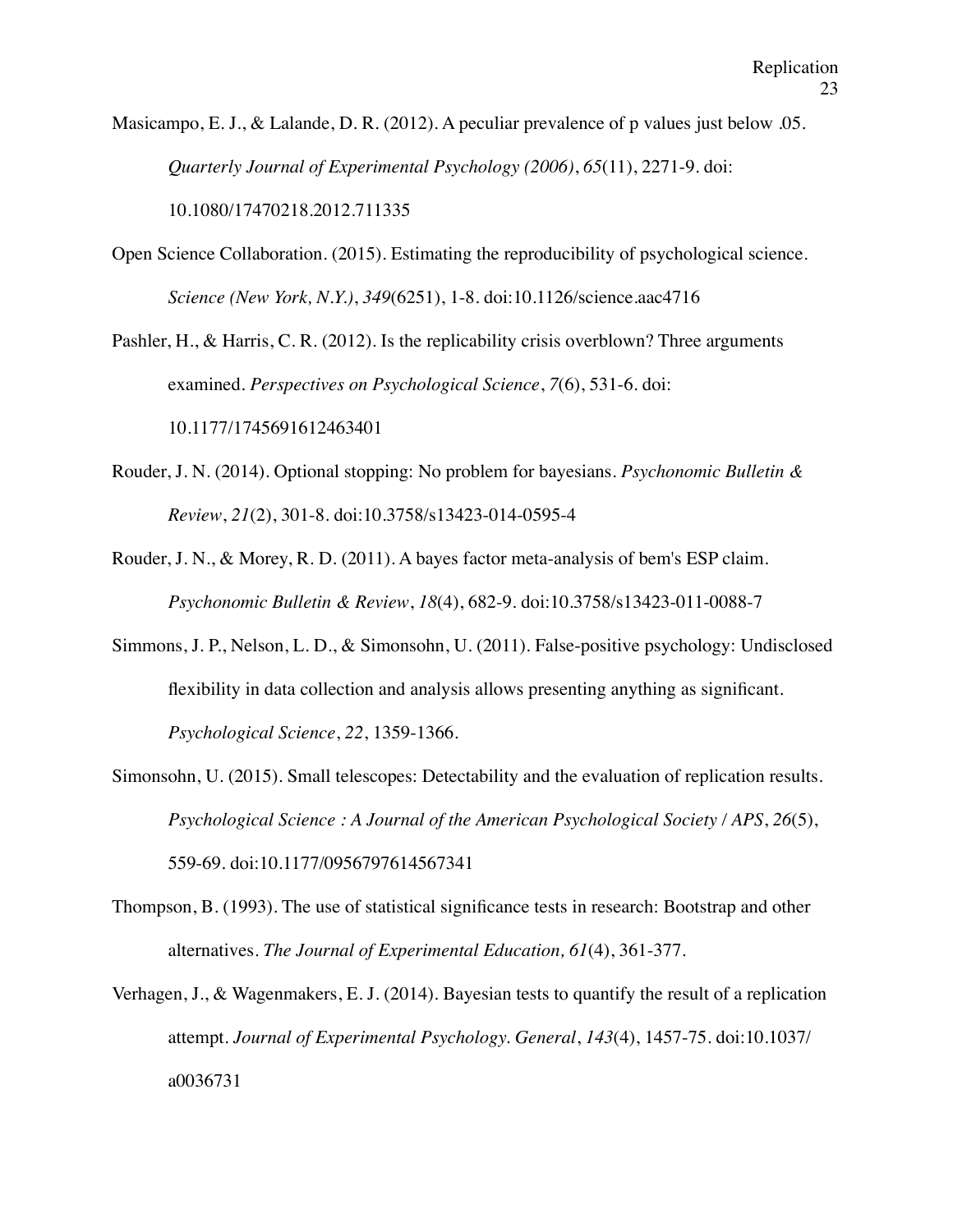# **Author Contributions**

P. Dixon developed the method described in the paper and analyzed the data. S. Glover collaborated on the interpretation and the writing.